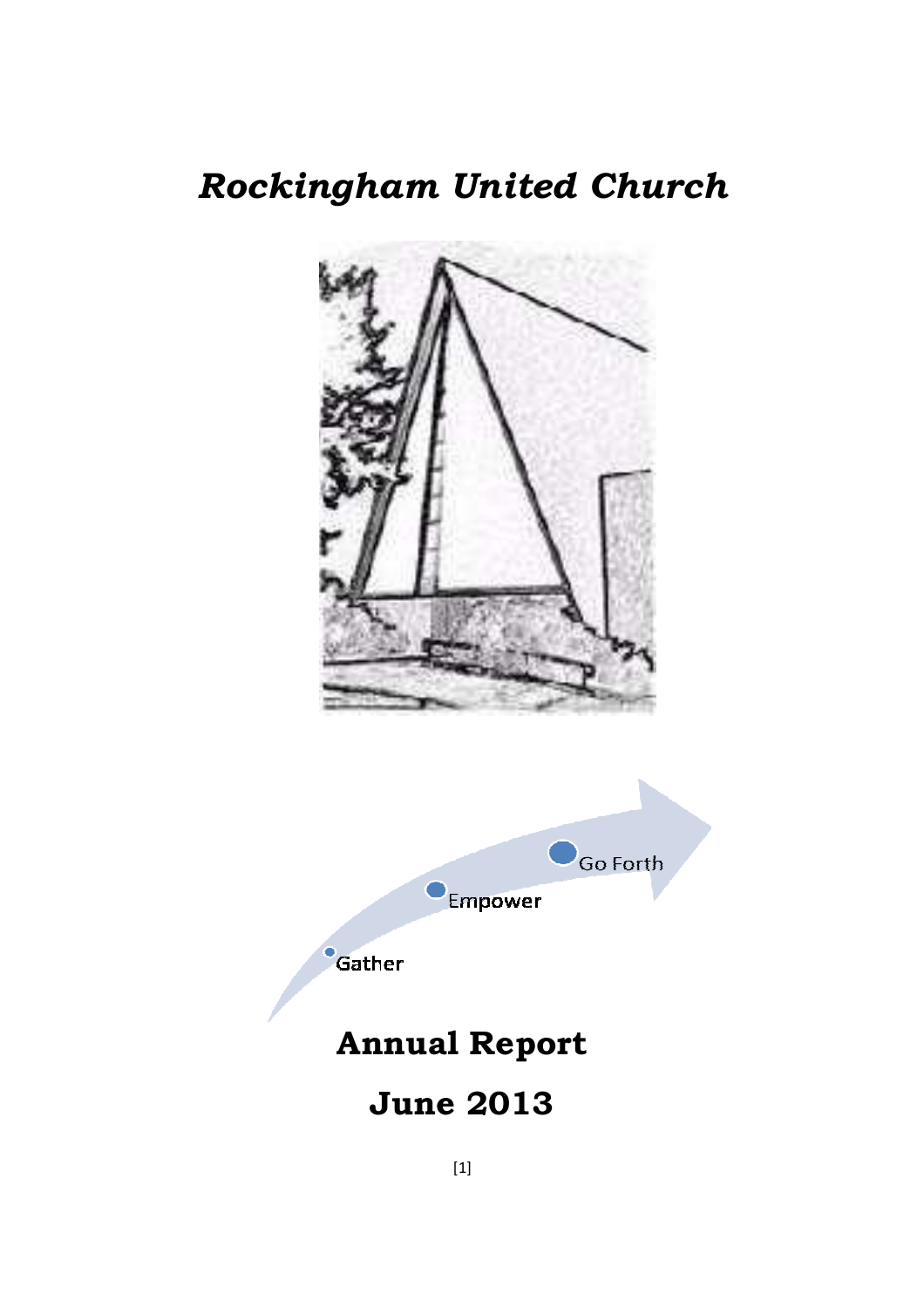# **(Period July 2012 – June 2013)**

# *Table of Contents*

| <b>Committee - Group</b>                      | Page                    |
|-----------------------------------------------|-------------------------|
| Council                                       | $\overline{\mathbf{3}}$ |
| Minister's Annual Report                      | 6                       |
| <b>General Statistics</b>                     | $\overline{\mathbf{8}}$ |
| <b>Building &amp; Property</b>                | 8                       |
| <b>Christian Development</b>                  | 9                       |
| <b>Church Choirs</b>                          | $\overline{11}$         |
| <b>Membership Relations</b>                   | $\overline{13}$         |
| <b>RUC Website</b>                            | $\overline{14}$         |
| Men's Group                                   | $\overline{15}$         |
| Ministry and Personnel                        | $\overline{17}$         |
| Outreach                                      | $\overline{17}$         |
| <b>Pastoral Care</b>                          | 19                      |
| Presbytery                                    | 19                      |
| Rockingham United Church Women                | 20                      |
| Stewardship                                   | $\overline{22}$         |
| <b>Trustees</b>                               | $\overline{22}$         |
| Worship                                       | 23                      |
| Long Range Planning Committee                 | $\overline{25}$         |
| 50 <sup>th</sup> Anniversary Committee Report | $\overline{27}$         |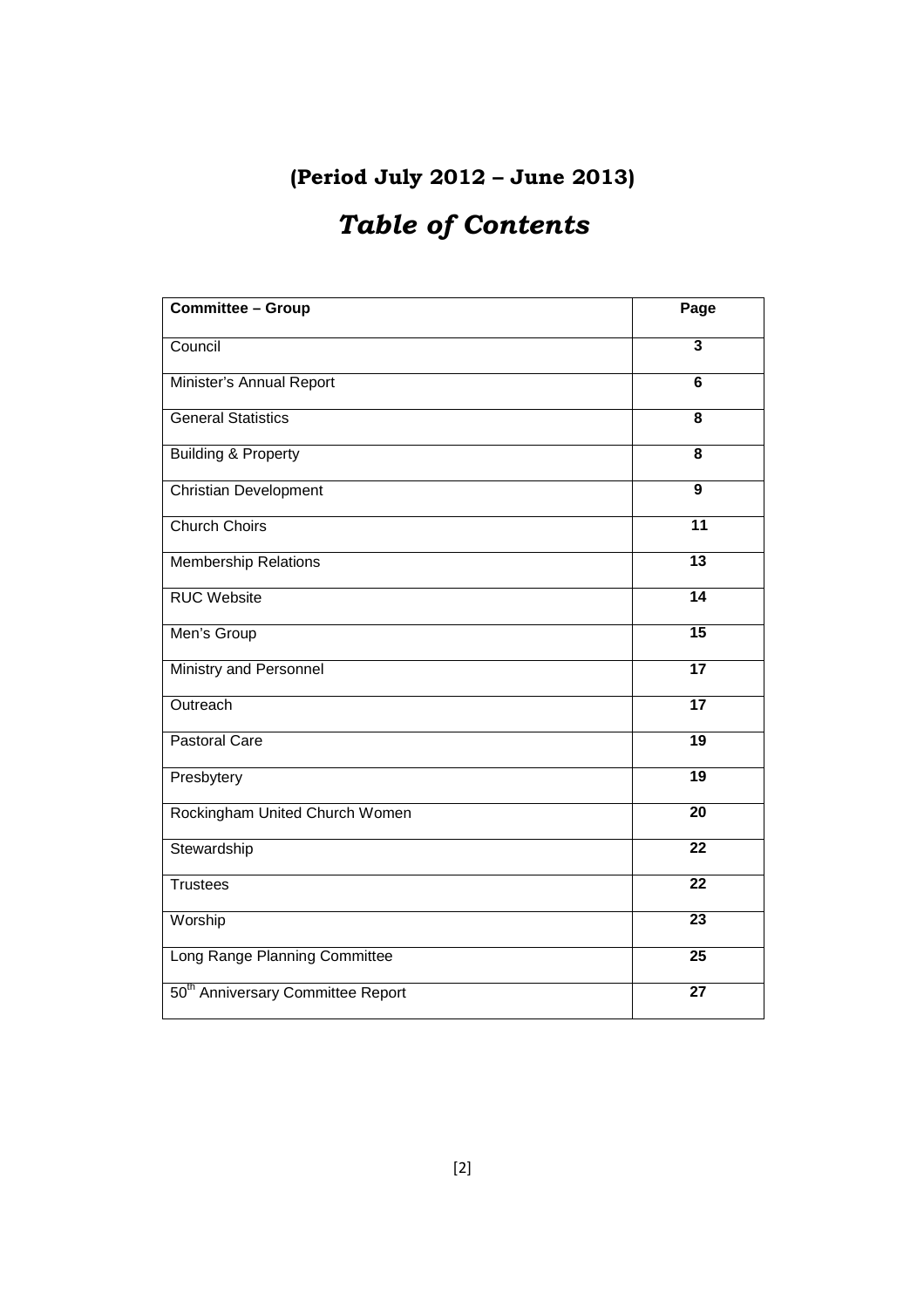### **COUNCIL**

**Members:** Ministry Personnel: Rev. Debbie Aitken, Chair: Bruce Russell, Chair-designate: David Williamson, Secretary: Gaye Wishart, Treasurer: Craig Sutherland, Trustee Chair: Sam MacKay, Presbytery Rep: Ann Collinson, Membership Relations: Noelle Murphy, Ministry & Personnel: Cameron MacNeil, Building & Property: Claude Isaacs, Outreach: Brenda Munro, Pastoral Care: Diane Ward, Stewardship: Reg Ramos, UCW Rep: Helen Sweett, Worship: Kaireen Chaytor

In the 2012-13 year, the major objectives of the Council were, establish the new Montessori school as a tenant, continue efforts to "ramp up" our children programs, environmentally assess our Church building, address recommendations of our ad hoc advisory Long Range Planning Cttee, improve our financial position, and as well encourage friendly contact and follow-up with visitors and new adherents.

In the summer of 2012, Rev. Debbie Aitken, Council secretary Gaye Wishart, Council chair-designate David Williamson and I had a lunch meeting in the Halifax Public Gardens (the same park benches as when we met there the summer prior), to strategize regarding these above-noted major themes, which we could foresee were of importance to the Church and Council for the coming year. Work on these matters has this year been carried on both within and outside formal Council meetings, including in good part through informal discussions and collaboration with our minister.

In late spring 2012 two qualified young women contemplating starting a Montessori nursery school (ages 1.5 to 6), contacted the Church to express interest in the use of our downstairs facilities for their classrooms. Our two downstairs meeting rooms (Sunrise and Rainbow) that are brightly sunlit during sunny days were of particular attraction. They already had had unsuccessful discussions of their proposal with other potential venues. Our preliminary discussions went well and at a special midsummer meeting, Council approved in principle, subject to specific terms, the leasing of our premises to the proposed school. A municipal application for a zoning permit for operation of the school in our premises was successful. As one aspect of this we had to put someone from our Church on the school's board of three, and our thanks to Mary Lou Isaacs for taking this on.

David Williamson and I drafted (and redrafted) the lease, pursuant to amiable negotiations with the Montessori school's representatives including legal advisor. Claude Isaacs, chair of our Building and Property Cttee, did admirable work in coordinating various adjustments to our physical plant required for operation of the school. Our RUC Trustees approved the long-term lease, as did the Halifax Presbytery, and the lease was signed in October 2012. As well, a favourable legal opinion was provided to the Trustees and the Church as to the suitability of operating a school of this nature in our premises. The Montessori school commenced operations in January 2013 as planned, and now almost five months later continues to run well. It is a treat to be at the Church during weekdays and see and hear little children on the premises. For the most part they sound happy, even though it is school! Of course income from the school's monthly leasehold payments also is a positive for our Church.

At our last Council meeting in the 2011–12 year, Council had approved funds for an environmental assessment of our physical plant. This study by an outside consultancy proceeded during the summer of 2012, subsequently made even more relevant with the development of the potential Montessori school leasehold. The report's major recommendation affirmed our expectation that the flooring of our two downstairs meeting rooms should be replaced. This work was done during early fall of 2012. Other, lesser recommendations have been or are being dealt with by our Building and Property Cttee.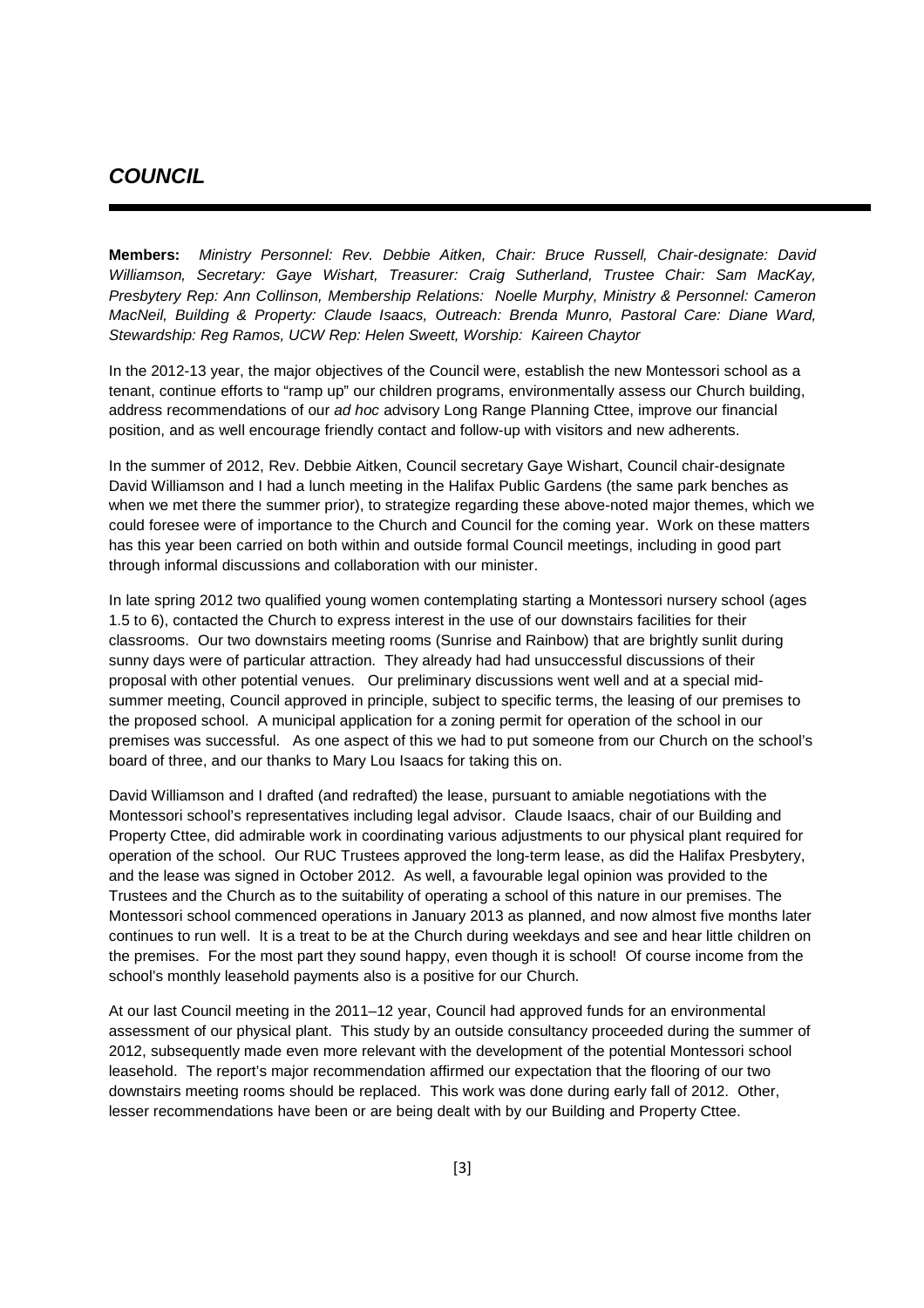To attract a younger demographic to our Church, it was not hard to realize that a necessary precondition was to offer quality programs for children within our Church. From a formal perspective, Council was disappointed in being unable to attract a chair for our Christian Development Cttee. However, our minister has been fully receptive and supportive of this need, as well as instrumental in putting thoughts into action. Kim Silver, a young mother in our congregation, has risen magnificently to the occasion, in coordinating our re-energized Sunday School. Kim had commenced work during 2011–12 in leading our Sunday School, and during this last year of 2012 – 13 has well added to her initial successes. The number of our Sunday Schoolers has increased dramatically over the last two years, as evident each Sunday now when they walk/skip/run downstairs to Sunday School after Children's Time during the regular service.

We also have tried to establish an infant nursery downstairs for during Sunday morning services, but that has yet to really get off the ground. We have had difficulty in attracting volunteers to help in such a nursery. Likewise, we continue to seek additional Sunday School teachers. Various members of our congregation who had given of their time in helping to staff our Sunday School have reported this as a rewarding experience. And, we currently have a youth group that is run well through leadership of Claude Isaacs and Brenda Munro.

Our Long Range Planning Cttee (LRPC), established by Council in November 2011 as an ad hoc advisory committee, has continued its excellent work. Council is working to have implemented by the time of our June AGM the various short-term recommendations of the LRPC that Council had unanimously adopted in September 2012. In accordance with one of these recommendations we recently removed the back several rows of pews in the sanctuary, to aid fellowship both before and after church services, and to provide needed meeting space during weekdays and evenings. Also the after church coffee and tea reception is now on occasion provided in this space. This space was used to excellent advantage during our recent "Broadway" presentations by directors and performers, as our "Green Room"! We appreciate the congregation's support for, and cooperation and patience with our proceeding with this long contemplated change.

Other recommendations of the LRPC of a shorter-term nature are also being implemented, including giving music and children a higher profile in our services, and getting to know our neighbours of other religions through a program of short presentations and receptions. Indeed all of these initiatives have been well received. This work is written of in more detail elsewhere herein. On behalf of Council, thanks must go not only to the two very able co-chairs, Sheila McGinn and Alan Schnare, but as well to each member of the LRPC. Our minister commented in a service that in thirty years of ministry she had not worked with a more competent lay group. The work of the LRPC continues, with focus on more long-term objectives slated for later this year. In my view it would be appropriate for the LRPC to become a standing committee of our Church, with representation directly on Council accordingly. The present Council connection, which also should continue, is that both Council chair and minister are ex officio members of the LRPC.

Our financial position has improved and seemingly has turned a corner. Through the excellent work of our new treasurer, Craig Sutherland, Council in early 2013 recommended for congregational approval (which was received) a budget for 2012–13 showing a small surplus. This is the first time in several years that the Church has not budgeted for a deficit. At time of writing in mid-May 2013, it is pleasing to note that we are running ahead of that budget, due in good part to increased givings by our congregation (in addition to special events income). Thanks for this as well must go to Reg Ramos, as chair of our Stewardship Committee, who led the effective stewardship campaign last fall, with Craig's able assistance.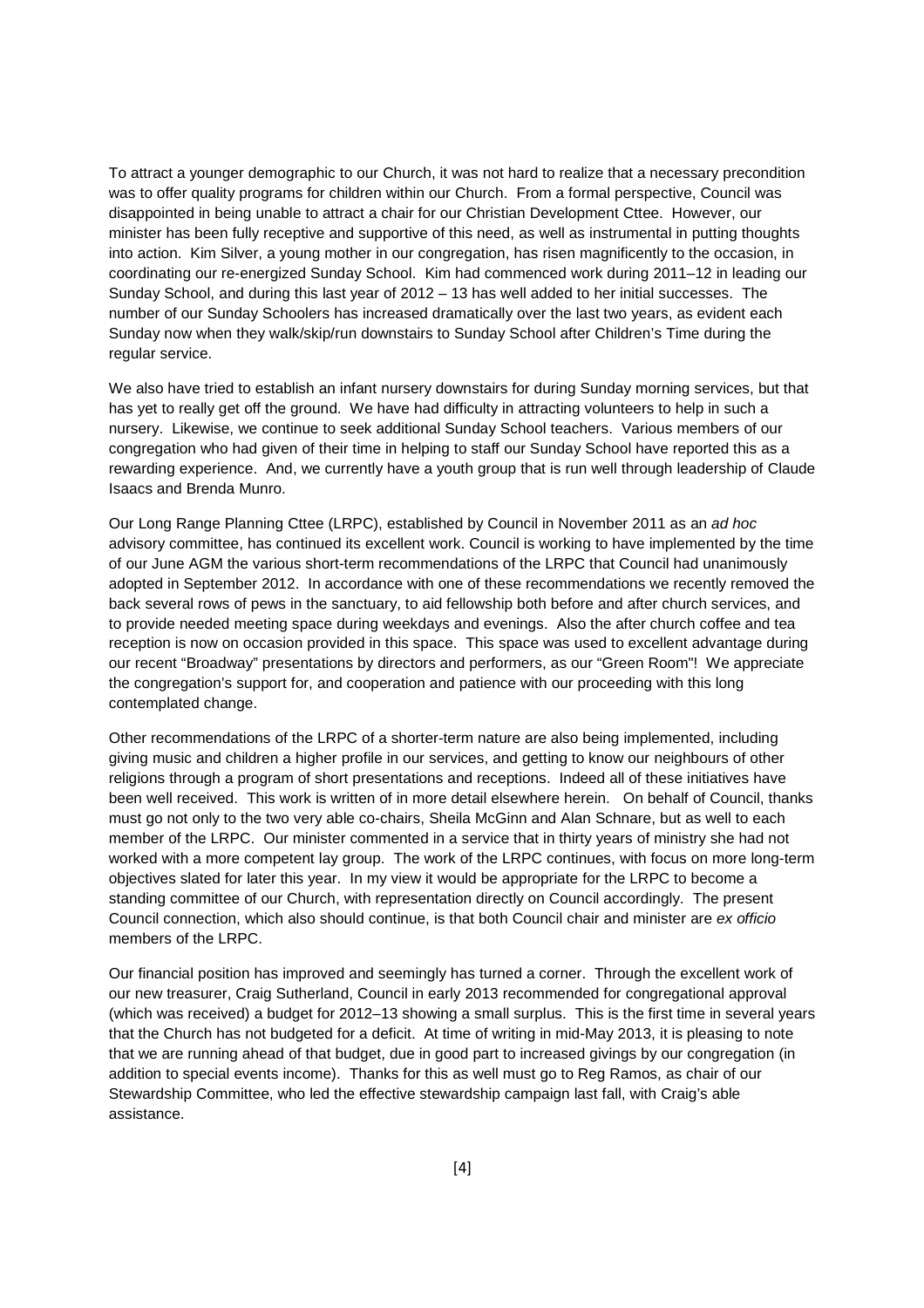Council has been quite satisfied with the work of our new fully-fledged Membership Relations Cttee (previously a sub-cttee of the Worship Cttee), in focusing themselves and all of us on being fully welcoming to visitors and new adherents, as well as providing, in conjunction with our minister, follow-up contact with new persons. We appreciate the Cttee's active focus, in full cooperation with our minister, on this key aspect for our Church.

At its March 2013 meeting Council approved our Church's Joint Needs Assessment Committee (JNAC) report, including recommendations that a search cttee be established (as Rev. Aitken's three year appointment contract expires October 1, 2013). As well the report recommended that consideration be given to providing for additional ministerial resources. This latter recommendations is in recognition that the work our minister currently does really is too much for just one minister, no matter how well intentioned. Perhaps a part-time additional ministry would be feasible. This is a matter for Council and the congregation to consider over the coming months, after the work of the search cttee has concluded.

At a meeting in April, the congregation accepted the Council's recommendation of the JNAC report and also approved nominated members for the ministerial search cttee, this with the direction that if our current minister Rev. Aitken applies, she is to be interviewed first after which the search cttee will decide whether to proceed with interviews of any further or other candidates. We are optimistic that the search cttee will proceed apace. At the April congregational meeting an experienced Presbytery ministerial representative congratulated our JNAC, chaired by Victoria DeVita, as being the ablest JNAC he had ever worked with.

Our 50th anniversary cttee, headed by the indefatigable Jean (aloha!) Wentzell is doing a marvelous job. Council is not directly involved in this work, other than last summer affirming Jean as coordinator of this important initiative. The anniversary service in February, followed by the "RUC goes Broadway!" productions in March, and then Rev. Sharon Moon's anniversary sermon in April, followed by the Organ Recital also in April, and now the rousing finale of a Carnival in early June ("Rockin'm @ 50!"), are five truly magnificent events marking our Church's 50th anniversary!

In late April, Council members shared in a 34 day retreat with the LRPC, facilitated by Rev. Moon, arranged by our minister. Emerging from that retreat was a wide range of creative thinking regarding the continued development of our Church, which thoughts will be organized for discussion between the LRPC and Council. At its late May meeting Council will consider a motion approving for our Church the celebration of marriage, regardless of gender. Also, our minister is currently leading Council members on a spiritual discernment exercise to help bring spirituality to the fore in decision-making at Council, as well recognizing Council members' dual role as also elders within our Church.

The foregoing represents highlights of our Council's 2012-13 year as it comes to a close with our 2013 AGM on June 9. As we move toward this date, I express thanks to and appreciation for our 2012-13 Council colleagues who have worked together well on matters central to our Church. I note particular thanks to both Gaye Wishart, who is ending her term as secretary of Council, and David Williamson, who as chair-designate will move to Council chair at conclusion of our AGM. And, a big thank-you goes to our minister Rev. Debbie Aitken for all her dedicated work again this year. It is she who provides the central inspiration, encouragement and co-ordination, as together we all work for the betterment of our Church and realization of its mission.

It has been my pleasure to have served as Council chair for these last two years.

Respectfully submitted, Bruce Russell, Chair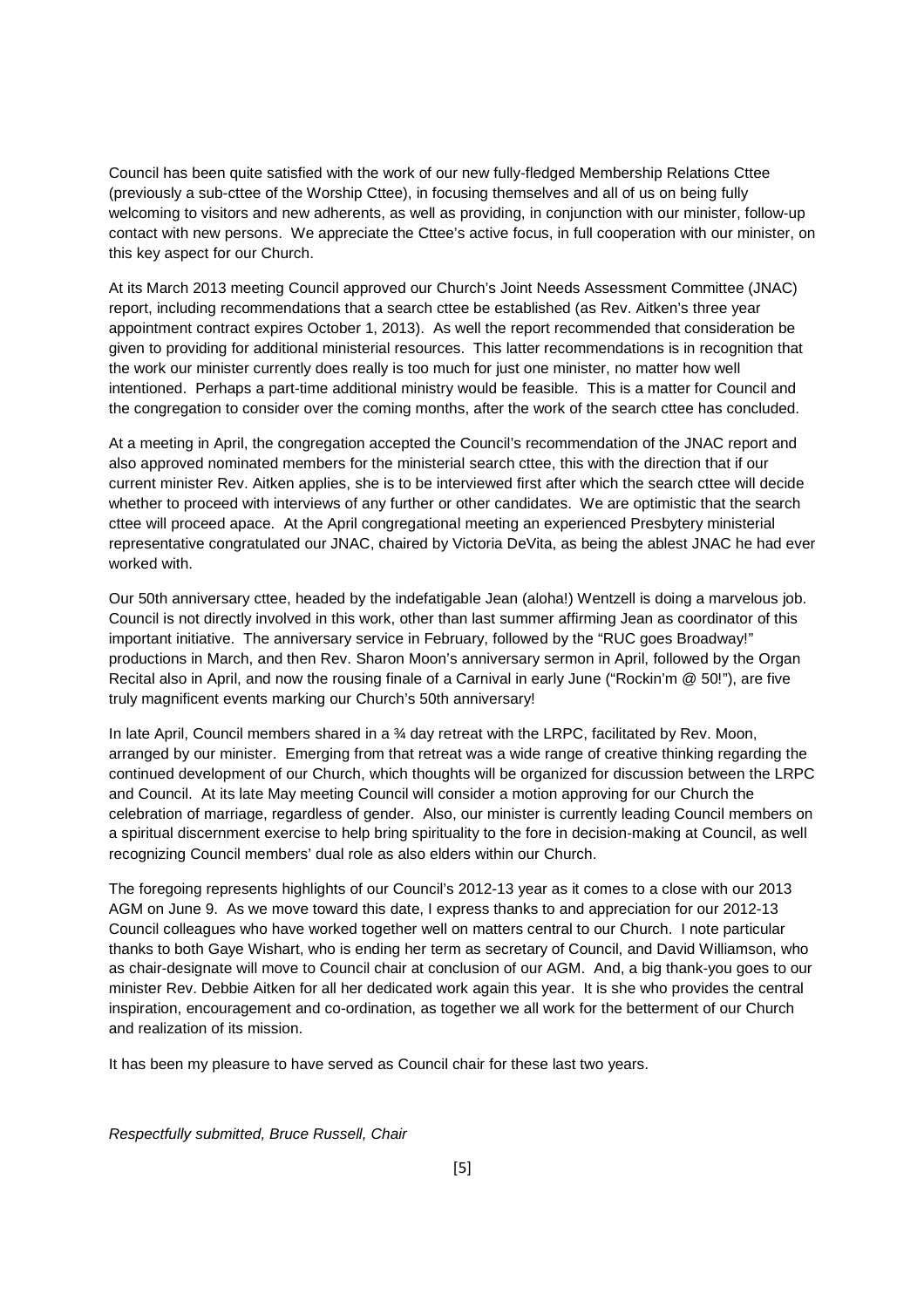When invited to lead worship in May, the children of Rockingham United Church choose the image of the kaleidoscope as the focus of their worship preparation. As I sat down to write this report on the year that has been, I found myself sitting with this same image as a way of describing the ministries that we have been about. Kaleidoscopes use beads, pebbles, and bits of glass combined with small light-reflecting mirrors to create a diversity of patterns. As the viewer looks through one end, the refraction of light on the bits of glass, invites the viewer into seven different images of the landscape before them. As I think of the year that has been at Rockingham, I think of the differing ways we have been invited to behold the life and ministry of our congregation.

We have an incredible Pastoral Care Committee who reach out with the light and color of compassion and care on a daily basis. On a monthly basis they connect with at least 30-40 people: those confined to their homes by health concerns; those living in assisted living facilities; those walking with changing life circumstances; those reaching milestone birthdays and anniversaries; and those grieving loss in their lives. A new venture this past year has been the presence of monthly worship at the Parkland Retirement Living Space.

Our Outreach Committee turns our eyes toward the patterns that are those whose life circumstances often leave them feeling quite isolated and alone. With Minutes for Mission they shift our focus beyond the doors of this building to the ministries we as the United Church of Canada support in Canada and beyond with our Mission and Service dollars; to the ongoing presence and nurture of Sunday Suppers at St. Andrew's; to the advocacy and support of youth at Phoenix House; and to the care of Fairview Parent and Tot and Spryfield Family Resource Center responding to the needs and stresses of young parents in Halifax.

The Building and Property Committee are often those quite literally making sure the lights are on so that we may see. Working with the Worship Committee, they ensured the removal of pews at the back of the church opening up space in which we could be present to one another. They scurried through the fall to make ready the space that would welcome the Montessori school and now, as they paint and re-organize, they are shaping new spaces for us to gather.

We are learning how critical the light of hospitality is for the building of a thriving church community. And so it is that we look to our Membership Relations Committee for the lens that shines the light of welcome and inclusion on those who are new to our community. Over Sunday Cup and Conversation we are invited to seek out the stranger in our midst and make him/her welcome. As people seek to become part of the life and ministry of Rockingham, Membership Relations also hosts a Welcome Breakfast.

This past year, the Long Range Planning Committee has helped us to hold a mirror to ourselves, looking back and looking forward. They keep turning the kaleidoscope, helping us to see the not yet, affirming us as we risk into the possibility and promise that is God's call to us.

The United Church Women, the Men's Group, and the Women's Spirituality Group have continued to provide gathering spaces of ministry, care and support, each of them bringing a pattern of colorful vibrancy that speaks to the lives of faith of women and men within this congregation.

As the Long Range Planning Committee Consulted with various groups and committees in the last year, it would be the children in our Sunday school who would articulate very sharp vision of the ministry that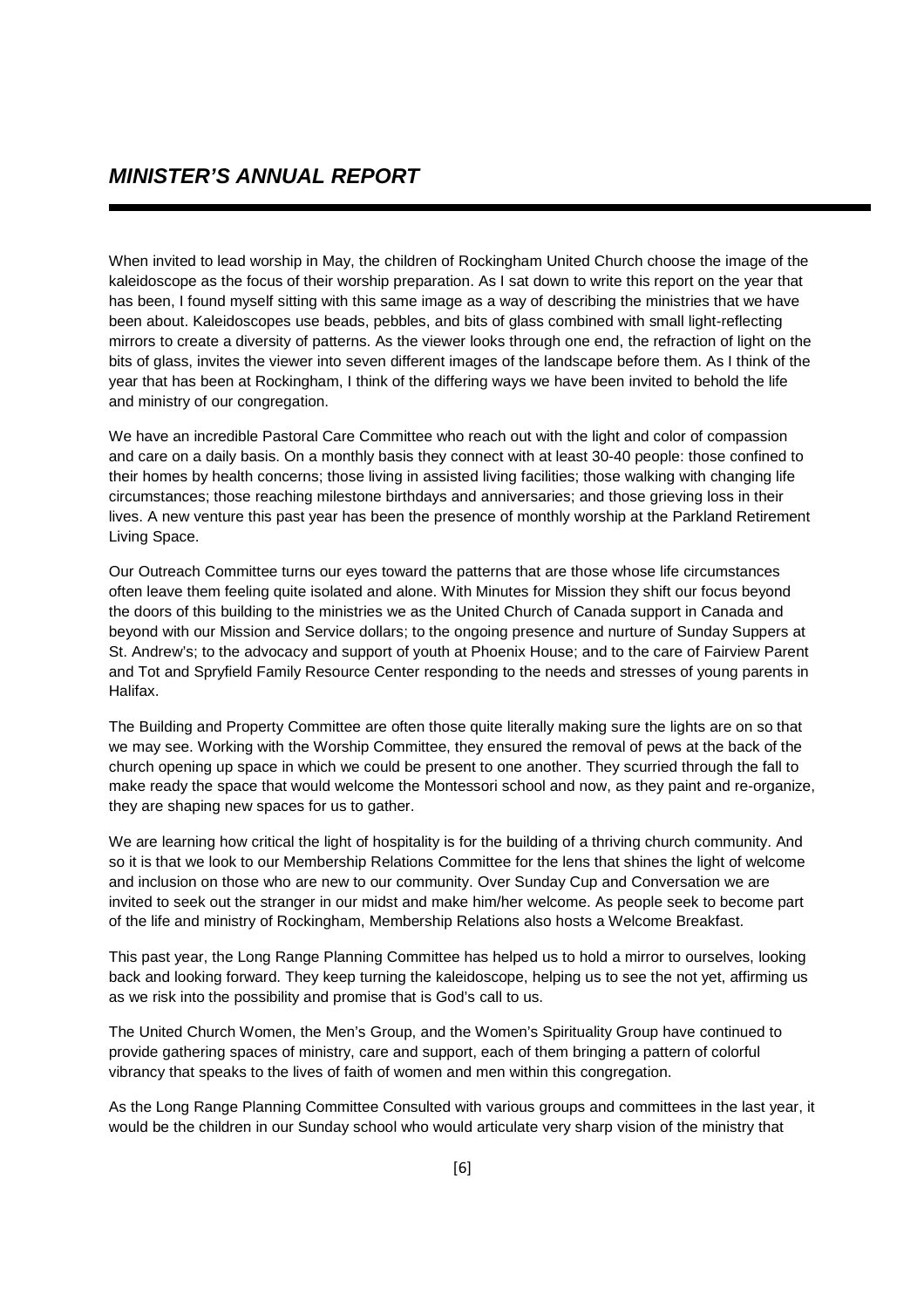would be theirs. Unafraid to turn the kaleidoscope of their faith and catching a multitude of patterns of color and light, they stated their desire to be part of the worshipping community on a regular basis and as a result the older class has been actively participating in worship at least once a month. The congregational budget decision in January enabled us to hire Katie and give Kim some much needed assistance as she has worked to rebuild our children's programs.

As Church Council approved a list of short-term strategies for this congregation, it would be the Worship Committee who was asked to take the lead on a number of these. With eyes wide open and with a lens of new life, they looked and they looked and they moved ahead. The list of responsibilities that fall to them is long and they have worked hard to grow their committee membership to enable them to exercise their ministries, as well as reflecting on what may yet be. Their dedication and their willingness to risk have enabled us to provide creative spirit-filled experiences of worship.

So often we turn aside from the colors of Stewardship for often we see these as the colors of doom and gloom. Not so this year! As people have stepped forward with gifts of Time, Talent and Treasure, not only is our financial picture improving (I think the last time I checked we had over 125 people on PAR!)…we are also seeing an increased number of people sharing their gifts and abilities.

Our Senior Choir, our Men's Choir, and our Youth Choir have helped us to sing our joys and our sorrows throughout the year. As we have let go…as we have welcomed...as we have marked the seasons of our life and those of the church year, their music has offered us a pattern of colour that is the song of our souls. Thank you to Kathi and Joan for the leadership you have provided our choirs.

As the 50<sup>th</sup> Anniversary Committee prepares for the Rockin' at 50 Carnival finale, we marvel at the kaleidoscope of colors they have given us. They invited us to risk and try new things as we turned 50 in this building and we discovered it was fun…even in those moments when our joints ached!

As I look back on the last year, I would turn the kaleidoscope to the colours of lives of those who are no longer among us...those whose absence we grieve for they were part of our person and personality as a congregation. We miss them.

The year ahead is one filled with challenge and possibility. We know that a healthy thriving church is marked by a vibrancy of colour, not least among these patterns is holy hospitality and spiritual nurture. We will need to be intentional in the continuing development of these spiritual gifts.

The more I turn the kaleidoscope of faithfulness around the corners of this congregation, the more I see to celebrate. We have such a committed eldership in our Church Council, amazingly dedicated committees and volunteers, a small but strong Ministry and Personnel Committee serving as liaison between staff and congregation, and a staff diligent in their work – thank you Judi, Kathi and Mark for all the tasks you undertake.

There are patterns of faithfulness that God has yet to place before us…colours and images of ministry yet to be created…as we walk the way of Jesus, may the Holy Spirit help us witness to these wonders.

Respectfully submitted, Rev. Debbie Aitken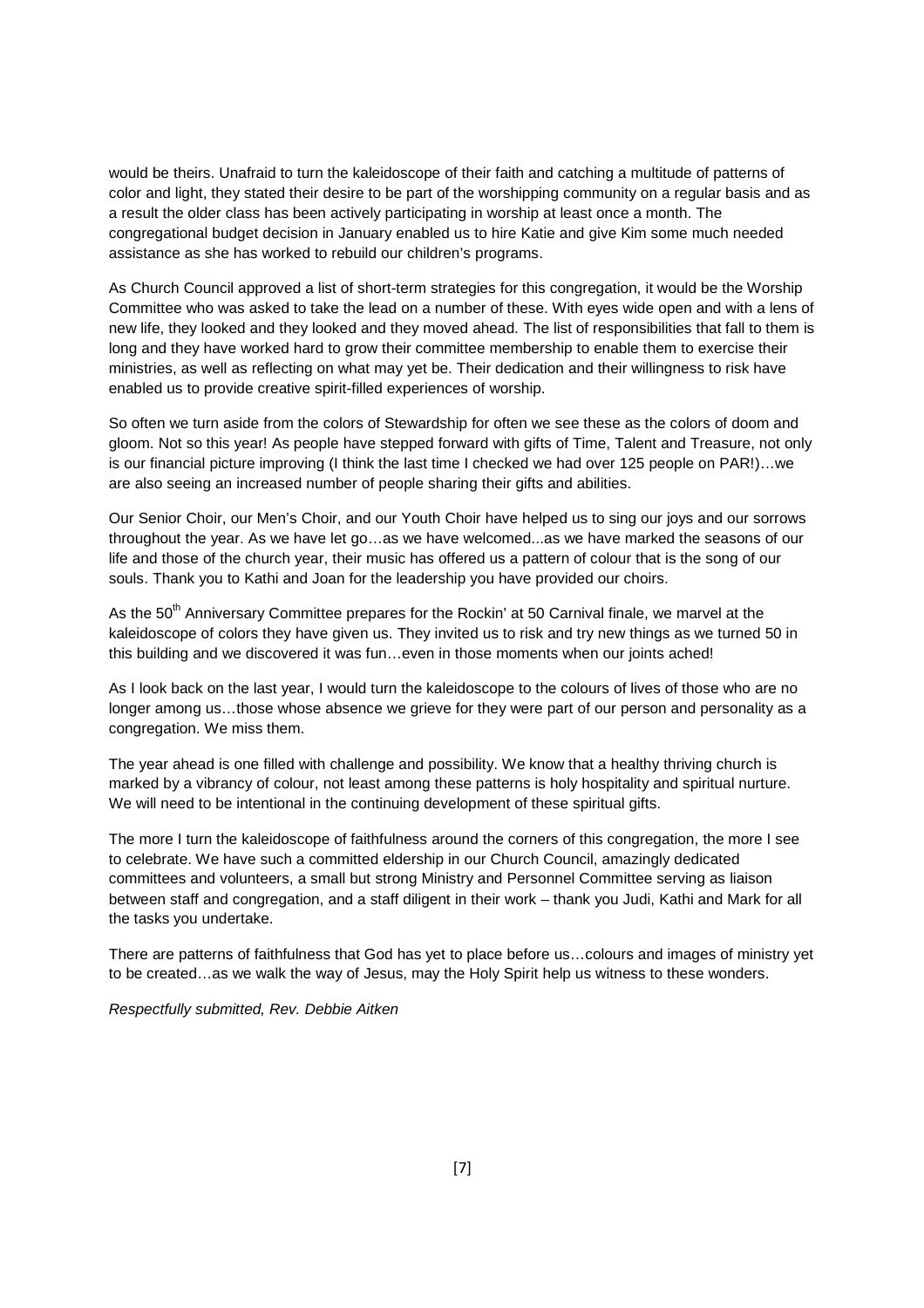### Year ending December 31, 2012

| Households under Pastoral Care           | 311 |
|------------------------------------------|-----|
| <b>Households Financially Supporting</b> | 221 |
| Received by Certificate of Transfer      | 5   |
| Received by Profession of Faith          | 9   |
| Removed by Death                         | 6   |
| Removed by Certificate of Transfer       | 1   |
| Number of Baptisms                       | 3   |
| Number of Funerals                       | 10  |
| Number of Marriages                      | 4   |
| Average weekly attendance                | 131 |

## **BUILDING AND PROPERTY**

*Members:* The Building & Property committee consists of Bob Rose, Past Chair, Bob Schaffleburg, John Sutherland, Jim Densmore, Sandy Munro and Claude Isaacs, Chair.

The committee met nine times during the year with all members present.

 Our biggest project this past year was getting the building ready for the Atlantic Montessori School, which moved in on November  $24<sup>th</sup>$ , 2012. In connection with this project, a study of Hazardous Materials and Air Quality was undertaken, the flooring in the Sunrise and Rainbow rooms was replaced and new light fixtures installed in both rooms. Other renovations and additions to the building were undertaken at the expense of the School.

 A new entrance door was installed at the lower level entrance and new lighting was installed in the gym to improve illumination and save energy. To make space available it was decided to sell some things which were seldom or not being used at all. These included the electric organ, the old broken piano, some stacking chairs and some of the mahogany pews from the narthex and Sunrise Room.

 The projector in the sanctuary was replaced when to original one burned out during the summer. Additional lighting was installed on the pulpit lectern and sanctuary lighting was replaced as necessary with new CFL bulbs. Early in 2013 four rows of pews were removed from the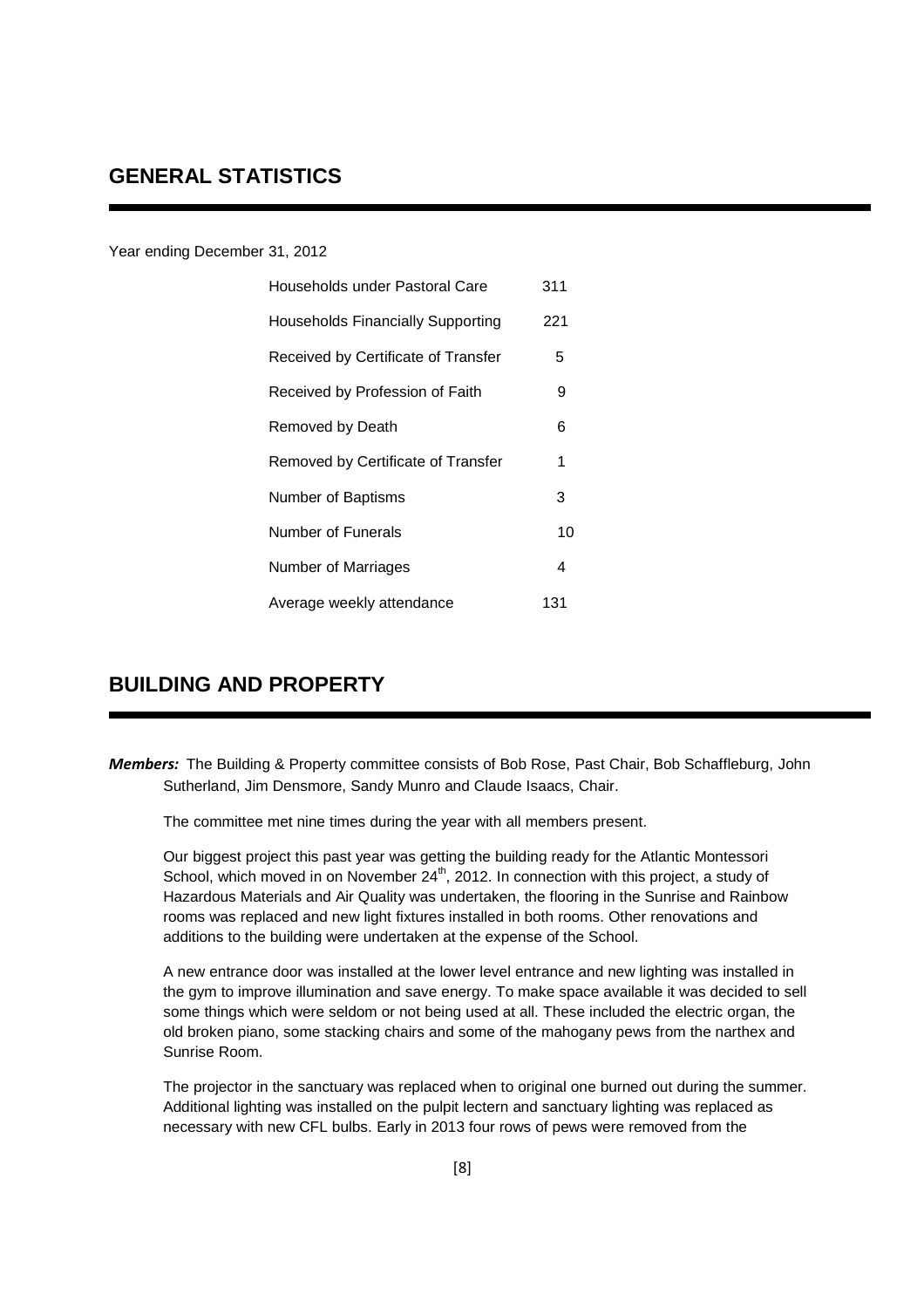sanctuary as recommended by the Long Range Planning Committee and approved by Council. One of the pews was modified to replace the mahogany one removed from the choir loft, so that the choir loft now has matching oak pews in all the rows.

 Recently the choir room was repainted and the furniture replaced with chairs and tables from the Rainbow Room. It is hoped that we will be able to replace some of our lost meeting room space by installing a removal wall and new lighting on the stage. A private and secure meeting room will be created, and the ability to use the stage as it was intended will not be lost.

We are currently looking into the possibility of having our oil fired boiler heating system replaced with natural gas. We have visited other United churches in the area which have done a conversion of this type, and are monitoring their results closely. We are currently receiving quotations from three gas installation contractors and will bring a report forward to Council in the near future which hopefully will allow us to make a decision on how to proceed.

Respectfully Submitted: Claude Isaacs (Chair)

### **CHRISTIAN DEVELOPMENT**

The Christian Development committee performed on an ad hoc basis again this year, with no chair and few members. However, some programs of the committee continued under the leadership of individuals and other committees. Kim Silver managed youth programs overall, and lead Sunday School activities for pre-school to grade 5. Claude Isaacs and Brenda Munroe once again led the youth group (grades 6-12).

For 2012/13, we had approximately 30 students attending Sunday school/youth group with approximately 15 children attending most weeks. The majority of the children were in the preschool to grade 5 group. The youth group had five members, with fairly regular attendance in the first term and low attendance in the second term. Stephen MacMurray led a video production workshop series in the first term which was well received by the youth group.

We had four new teachers this year, and have built up a base of five regular teachers, including two individuals who provide regular (almost weekly) support for the Sunday School. We also appreciate the support provided by the congregation and committees, especially the children's juice and cookies.

We also hired a Sunday School Assistant, Katie Tanner, on a part-time, short-term basis (Feb. to June 2013). She supported the teachers by completing the administrative duties related to Sunday school, and taught regularly. The position significantly reduced the burden on volunteers (especially Kim) and Katie brought forward new ideas, enthusiasm, and practical skills that supported the growth of the Sunday school program this year. It would have been very difficult to meet the increased demands brought about by the growth of our youth programs without the paid assistant position.

We continued to use the Spark Sunday School curriculum this year. This curriculum, based on the lectionary schedule, includes weekly activity sheets (one per child), two different age-appropriate bibles, and a membership for internet-based materials. It continued to be very popular with the younger age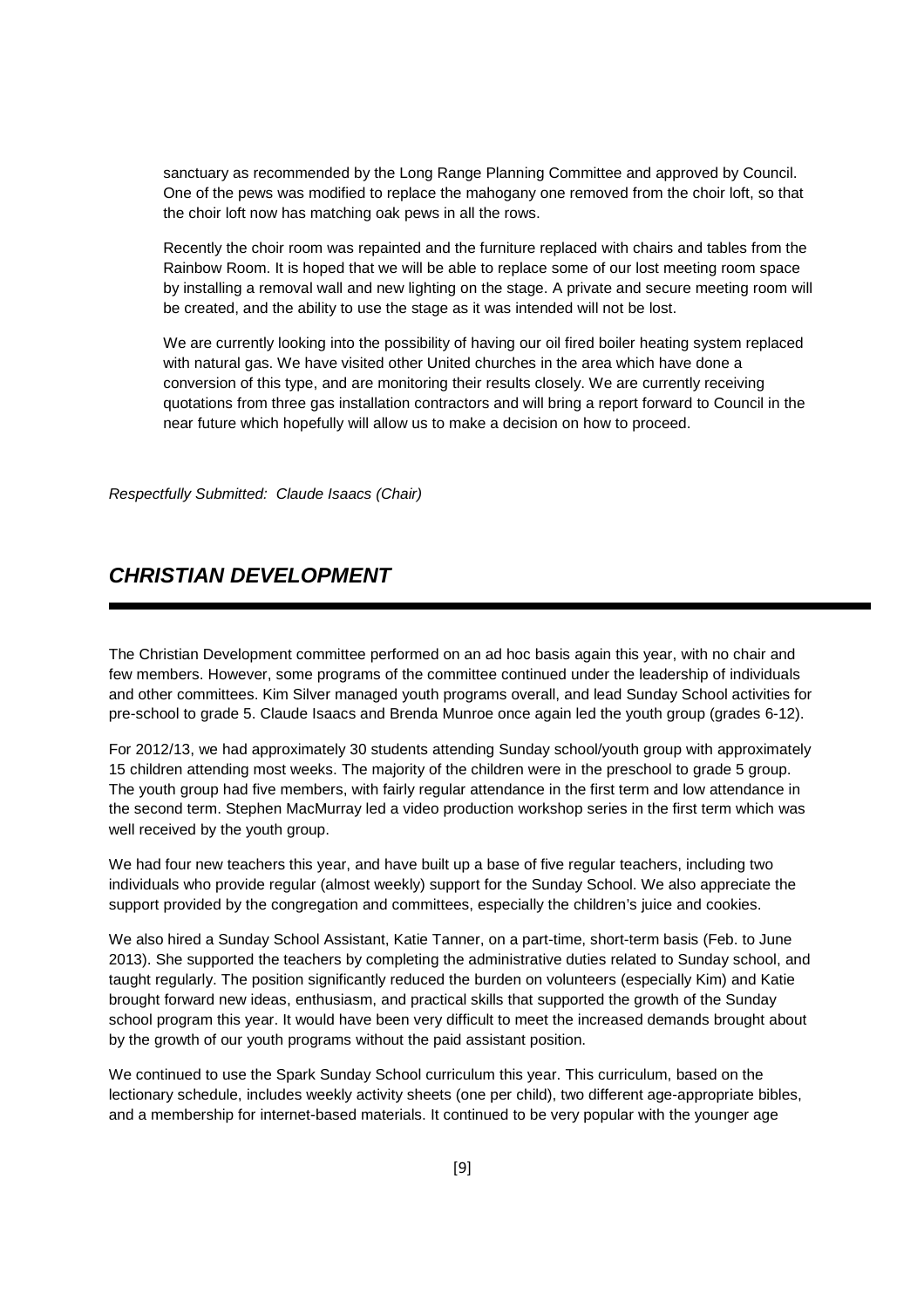group and was easy for teachers. We continued to use the curriculum with the older children as well, but incorporated more projects.

In a planning session in 2012-13, older children and youth asked to stay upstairs for services once a month. This year, children in grades two and up remained upstairs on the last Sunday of each month. For the first term, a movie was shown downstairs on the last day of each month, to reduce demand for teachers. However, the addition of Katie in the assistant role allowed us to continue the Spark curriculum throughout the second term. Movies were used for special occasions such as holidays.

We will continue to use the Spark curriculum for the 2013/14 school year. Further discussion is required on how to support and grow the youth group. One possibility is to look at the youth group under the adult education model (discussion groups, workshops, special events, outreach, and interfaith activities) rather than the children's model (weekly structured programming).

Achievements for this year include:

- attendance almost doubled from 2012-13
- a part-time Sunday School assistant
- new teachers and greater participation from the congregation in support activities (help for special events, attendance at coffee houses, donation of change for supplies, etc.)
- a well-received Christmas pageant used a purchased script package
- a successful coffee house with participation by the congregation and others
- a well-received youth-led service developed and carried out by all three age groups
- new adult education programs supported by the Long Range Planning Committee and others

### Conclusion:

- The youth group responded positively to the video workshops by Stephen MacMurray. Efforts should be made to encourage more members of the congregation to share their unique talents (music, videography, painting, construction, etc.)
- The CD committee will need to continue to focus on adding more new leaders and mentors, engaging the community in family and youth focused activities, and increasing the consistency of attendance.
- The part-time staff position was key to the success of this year's youth programs. Attendance continued to grow throughout the year, but despite a very busy second term, the workload for volunteers was much more manageable. Maintaining reasonable expectations for volunteers is key to avoiding burnout and maintaining a dedicated group of teachers from one year to the next.
- The current youth group model needs to be revisited to determine how to attract new members and keep existing members. Refocusing the youth group to follow a more 'adult' model (discussion groups, workshops, special events, outreach, and interfaith activities) should be considered.
- The CD committee needs a chair and a group of new members with a broader focus to support council reporting, adult education needs and fundraising efforts.

#### Respectfully submitted, Kim Silver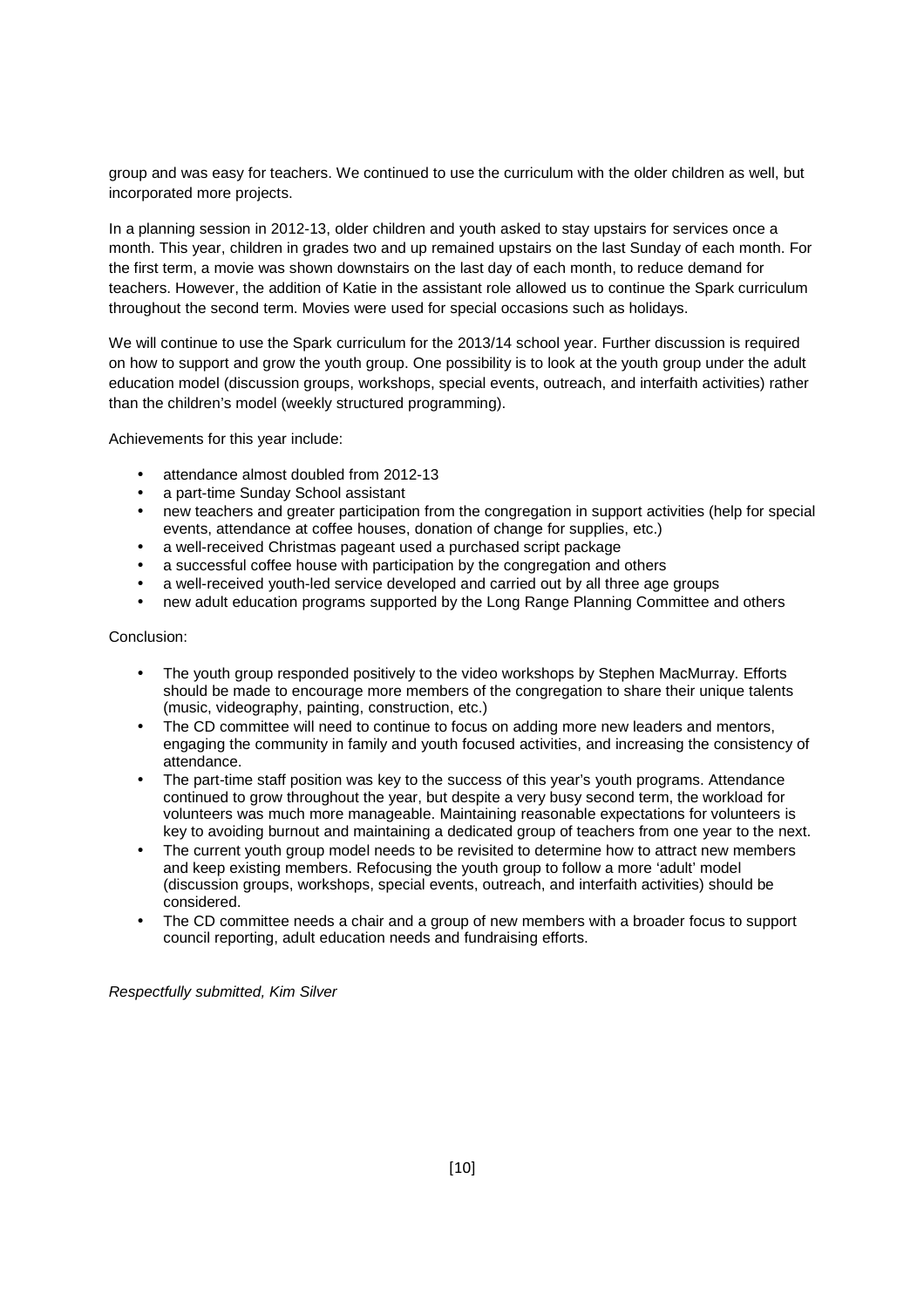## **CHOIR REPORTS**

### **Youth Choir Report**

Current Members: Emma Boss, Kassie DeVita, Brynn Ruddick, Jacob Silver, Caroline Steeves, Daniel Sutherland.

Our Rockingham United Church Youth Choir continues to meet regularly on Thursday evenings for practice and giggles. Our aim is to provide fun and spiritually uplifting anthems for worship services twice a month and we have achieved this goal again this year. We provided extra-special music at Christmas with the adult choirs in the Carols by Candlelight event, as well as our annual Mother's Day Medley of all our repertoire on May 12<sup>th</sup>. (Congratulations to our newest members, Kassie, who had to learn MOST of our repertoire, and Brynn who had to learn ALL of our repertoire, for the Mother's Day Medley.) We enjoyed a night out for burgers in April to celebrate our friendship and our music ministry. Many thanks to all the Youth singers for filling my heart with joy and song this year.

Respectfully submitted, Kathy Stone, Director

### **Senior Choir Report**

**Overview:** The Rockingham United Church Senior Choir is currently a 26 member four part choir (SATB)

*Members* 

**Kathy Stone (Director), Cathy Gillis (President) Jan Brown, Gerry Butler, Ann Collinson, Doreen Crick, Reg Crick, Myrna Davies, Sharon Ernst, Mary Lou Evans-Isaacs, Mary Fife Jost, Stephen MacMurray, Brian Martin, Heather McLearn, Janet McMurtry, Karen Middleton, Joan Munro, Fran Paton, Lynda Phelan, Carole Phillips, Bev Pierce, Joanna Rowe, Donna Schnare, David Stewart, Dale Ward, Beth Wilson, Gary Wilson** 

directed by the church organist, Kathy Stone. The Senior Choir is a ministry of music that strives to enrich worship services with praise and song. The Senior Choir offers a wide variety of sacred music ranging from early Baroque to contemporary. The Senior Choir contributes each week from September to June to the Sunday morning services. Typically, the choir sings an anthem and choral benediction. The choir is often invited to participate in special events at other churches and/or venues.

The Senior Choir practices on Thursday evenings from 7:00 to 8:30 p.m. The choir also gathers on Sunday Mornings at 10:00 a.m. for a 30 minute rehearsal prior to the morning service.

### **Review of Past Year:**

Choir practices began the first Thursday after Labour Day.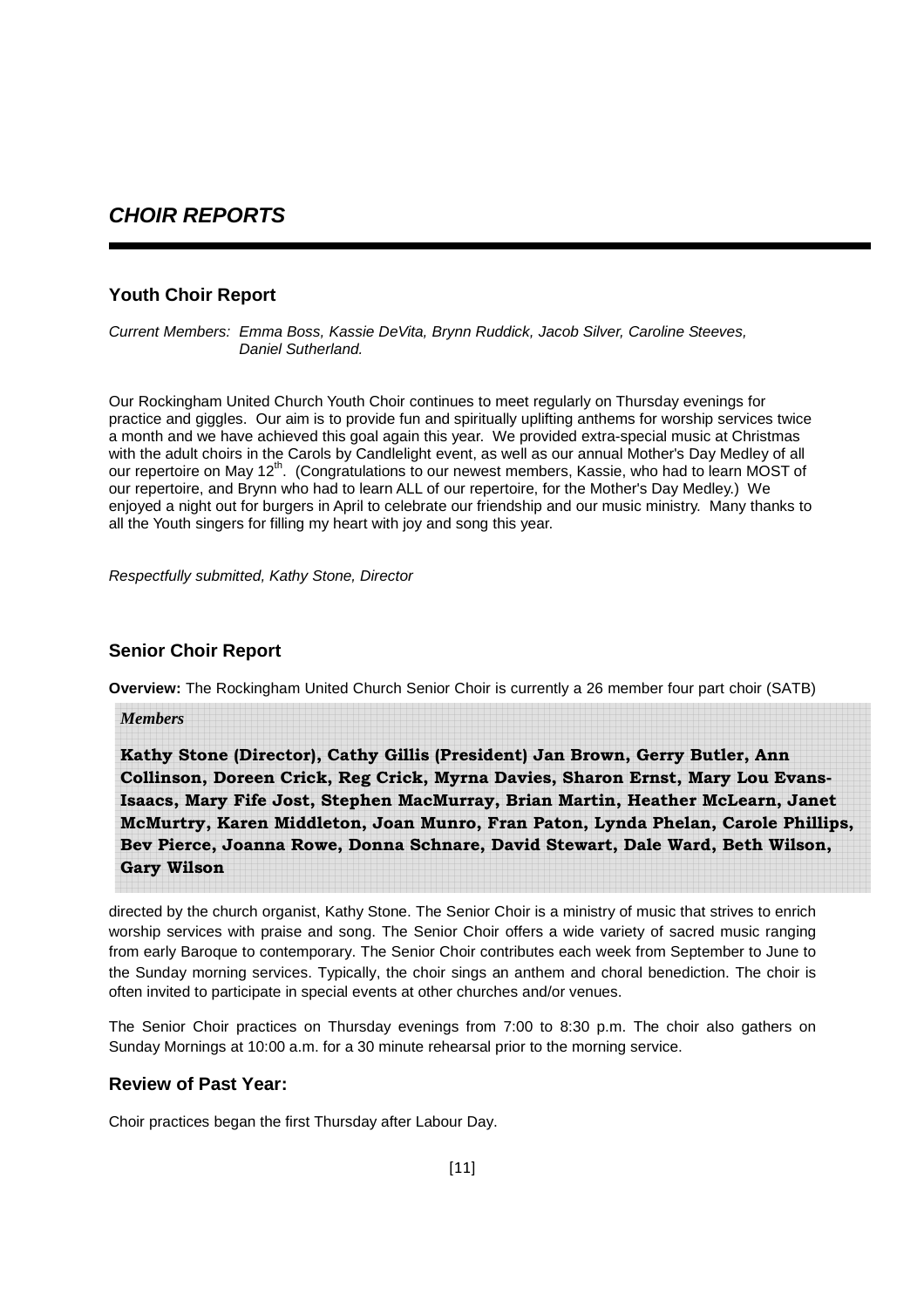Rockingham United's "Carols by Candlelight Service" was held on December 16th, 2012. The choir was joined by the Youth Choir and Men's Choir for this annual event. The choir was delighted to hear and perform with guest soloist Julia Chen.

Choir member, Beth Wilson, produced "Rockingham Goes Broadway"- a tribute to Broadway music over the years. A large number of choir members participated in this event both on stage and behind the scenes. The production took place to 2 sold out audiences on March 1<sup>st</sup> and  $2^{nd}$  2013.

"A Lenten Music Presentation and Tenebrae Worship" service was held on March 24<sup>th</sup> 2013. Tenebrae refers to a worship service designed to recreate the emotional and spiritual aspects of the passion story. The choir was privileged to have guest soloist Peter Bowden perform as well as the Rockingham United Men's choir.

At the time of this writing, the choir is pleased to note that on May  $11^{th}$ , the choir will be singing at the wedding of Marjorie McLearn (former choir member), daughter of choir member Heather McLearn.

### **Plans for Coming Year:**

The Senior Choir is always seeking new members. A percentage of our group reads musical notation but non-readers are always welcome. Come and join us on a Thursday evening or contact Kathy Stone at 435-4812.

Respectfully submitted, Cathy Gillis

### **Men's Choir Report**

Each Sunday at 8:45am from October until April, men of the congregation meet to sing and learn various gospel and other selections under the capable leadership of our director Joan Munro and accompanist Kathy Stone. We were fortunate this year to have Bob van Buskirk and Peter Bowden join us for our evening or special concerts. Thanks are extended to Rodger Middleton, who continues to organize the printing of the concert bulletins and keeping all the choir members in the email loop.

We were singing an anthem or introit on an average of one Sunday each month and, on two occasions, joined the Junior Choir for a joint anthem. It was very meaningful for us to join forces with them and we trust the same for them as well. December saw us join with the Senior and Junior choirs for the annual Carol's by Candlelight concert. Once again, we hosted a concert on Anniversary Sunday. The Dartmouth Boy's Honour Choir and Peter Bowden also joined us for the evening. The Men's choir, as well as Peter Bowden, took part in the very moving Lenten Music Tenebrae Worship Service during Easter week.

Our traditional season closing concert, at William Black Memorial United Church in Glen Margaret, was held early this year but still provided a great small church setting that seems to bring our voices to great heights. Maybe it is the lobster sandwiches and casual atmosphere that plays a role as well.

We were also invited to participate in a concert at Cornwallis Street Baptist Church the first weekend of May. Two selections were presented and it was nice to be able to participate at the church of one of the choirs (Brotherhood Choir) that performed at Rockingham in several occasions.

We always welcome any men of the congregation, who enjoy singing to join us. Please keep us in mind as we anticipate our first practice in October on the Sunday following Thanksgiving.

On behalf of the Men's Choir, respectfully submitted, Gary Wilson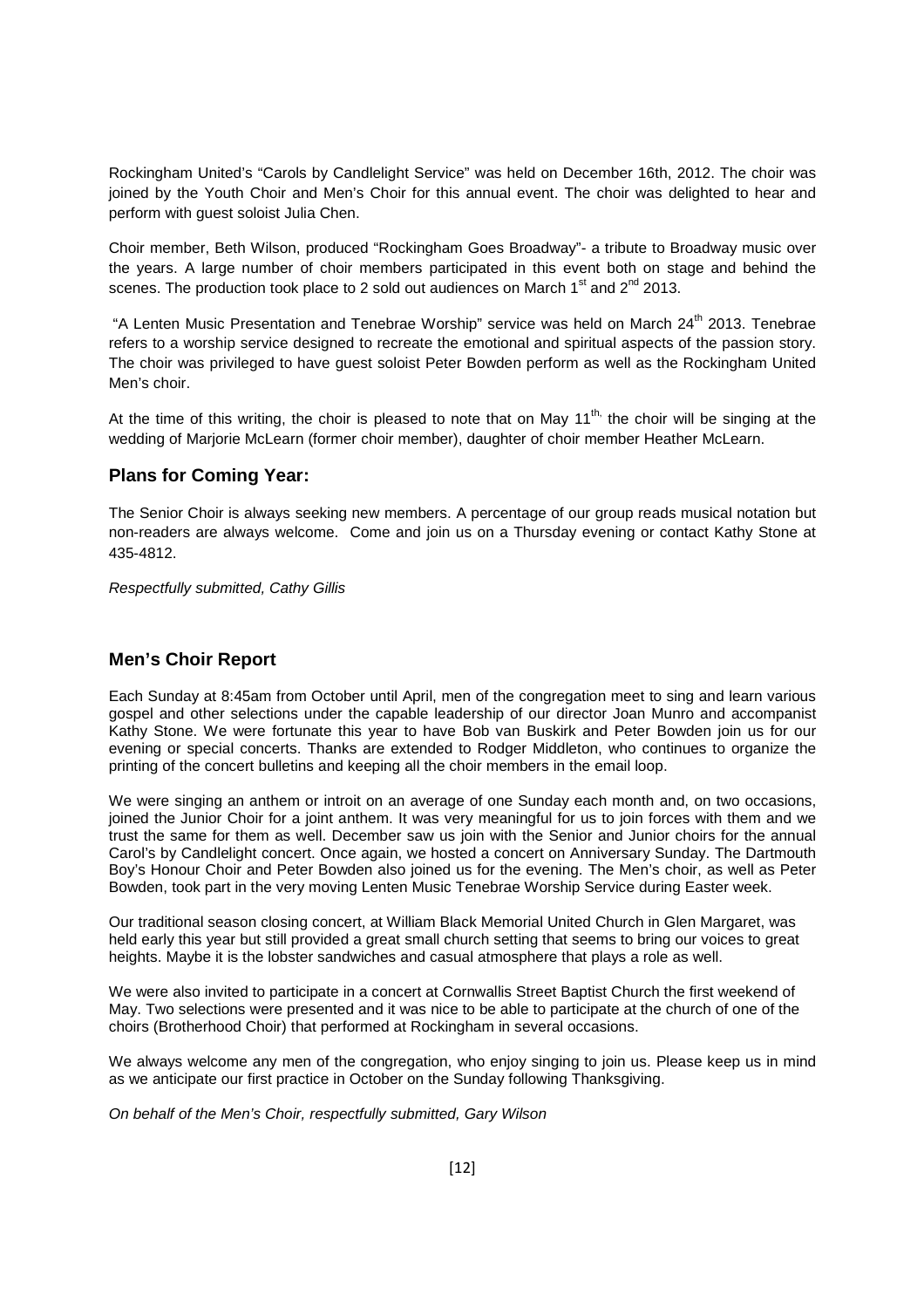# **MEMBERSHIP RELATIONS**

**Members:** Kay Youle, Myrtle Sellars, Ramona McQuinn, Janet Patterson, Gaye Wishart, Jean Wentzell, Mary Lou Evans Isaacs, Sharon Ernst, Joy Corkum, Eleanor King, Jan Mills (Home member), Noelle Murphy (Chair), Roger Middleton (webmaster), Gary Wilson (Reflections publisher).

We hosted the Welcome Back Lunch on October 14th. Over 140 attended. It was nice to have some newer members joining in the social time.

On Friday, November 2, Membership Relations offered its wholehearted support, in the way of refreshments, to the youth Coffee House presentation. The event showcased much of the youth talent at Rockingham United.

December brought two opportunities for fellowship. We hosted the carolers for hot chocolate after Carols at RUC Homes. We also provided a plate of cookies for those we were visiting. There was a wonderful turnout for this event. We always love to have younger members join this important event. The Carols by Candlelight reception was a great opportunity to say thank you to our choirs and their directors. It was a very enjoyable evening.

We hosted the reception for the Tennebrae Service with RUC Men's and Senior Choirs on March24th. This was an amazing event and we were pleased to help out.

Sunday, February, RUC celebrated its 50<sup>th</sup> anniversary Sunday with cake and other refreshments by Membership Relations.

Membership Relations provided the refreshments for the two Interfaith Series events:

- 1. The Muslim faith presented by Syed Mohammed Aqueel Shad of the Al-Rosowl Islamic Society Wednesday March 20. This highly successful lecture was attended by about 100, many of whom were Muslim. One family brought sweets that were gladly served with our own.
- 2. The Jewish faith presented by Rabbi Ari Isenberg of the Shaar Shalom Congregation Wednesday April 10. This too was very well received by our faith community with about 50 attending.

As well on March 30<sup>th</sup> MR was asked to be the "Meet and greet" host at the Easter egg Hunt, at Veterans Corner. We helped serve hot chocolate and hand out treat bags. This was a very successful event with many families in attendance and great weather. One of the families who attended was from the Muslim community and attended the interfaith lecture on March 20th.

Membership Relations also provided the refreshments for the Same Gender Marriage education and information sessions:

- a) Rev. Rob Fennell, April 10
- b) Rev. Ivan Ivan Gregan, April 17
- c) Personal stories, April 24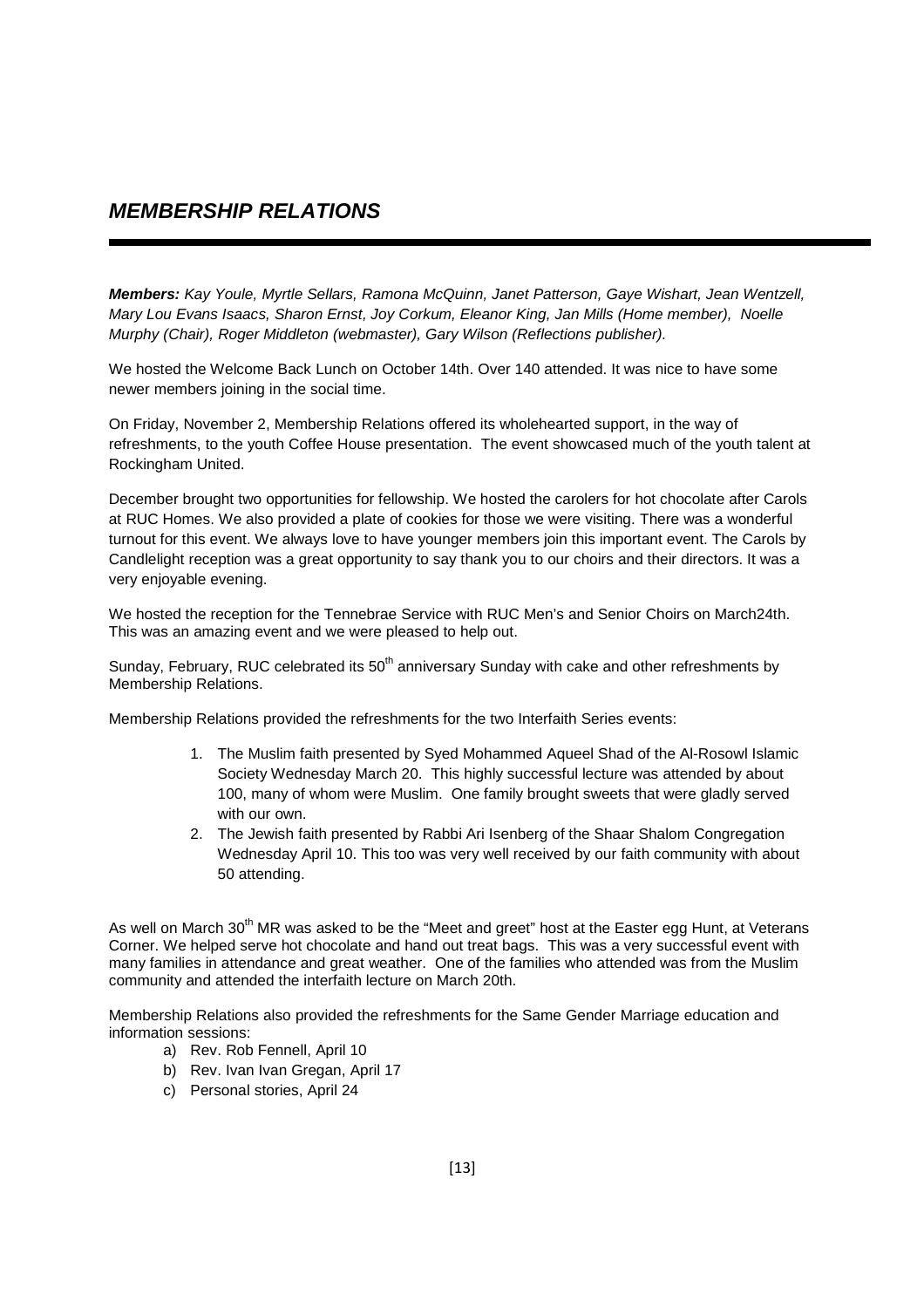On Sunday, April 14 we wished our AST Field Education student, Susan Gamblin a fond farewell with a cake at Coffee time.

It was our pleasure to host a breakfast on May  $5<sup>th</sup>$  for those who transferred their memberships to Rockingham United as well as their guests. This event was enjoyed by all present.

We strive to make Rockingham United a welcoming community. We serve refreshments after the worship service three Sundays a month. The first Sunday of the month the Outreach Committee hosts Cup and Conversation with the proceeds going to Brunswick Street Breakfast Program. We would love to have more people join us for Cup and Conversation. We serve Just Us! fair trade coffee. There is tea and juice available as well as sweets. This year we trialed a once a month Cup and Conversation in the sanctuary starting in March. This seems to be working well although we are still working thru little wrinkles. This also proved to be useful in evening events such as the Interfaith Series and the Same Gender Marriage education and information sessions. Another one of our more pleasant traditions is the presentation of baptism cookies to the families welcoming the new addition into our faith community.

We thank Gary Wilson for continuing to publish Rockingham Reflections to keep everyone informed of upcoming events. Rodger Middleton keeps the website www.rockinghamunited.org up to date and this year saw many new changes to the website. The bulletin is posted each week with the announcements. If you are not able to attend church you can always stay current by checking out the website. Thank you to Rodger for all his work.

I want to thank all committee members for their contributions. It has been a delight to work with such a willing group of people.

Respectfully submitted, Noelle Murphy

## **Rockingham United Website**

**Rockingham United's Presence on the Internet:** Rockingham United has had a website up and running for about 10 years. Recently upgrades were made to the website, making it more informative and interesting to the visitor. Efforts are now being made to market the website as a means to provide present members and adherents and those 'checking us out' with lots of information on Rockingham United. The website is located at www.rockinghamunited.org

**Website Contents:** There is a wealth of information available on the many pages on the site. The header for each page includes a photo taken at Keji Adjunct in Queens County. The rocks in the photo remind us of the wise man who build his house on a rock (Matthew 7:24), or, that Jesus is the rock of our faith (Psalm 18). The header also includes the new United Church Crest which was launched in the summer of 2012. It acknowledges the presence and spirituality of Aboriginal peoples in our church. The four colours of the Aboriginal medicine wheel and an Aboriginal phrase which means 'all my relations' were added.

In December of 2012 we added a slide show capability to the landing page. It is hoped that eventually we will be able to display photos of events at our church, photos that will include people.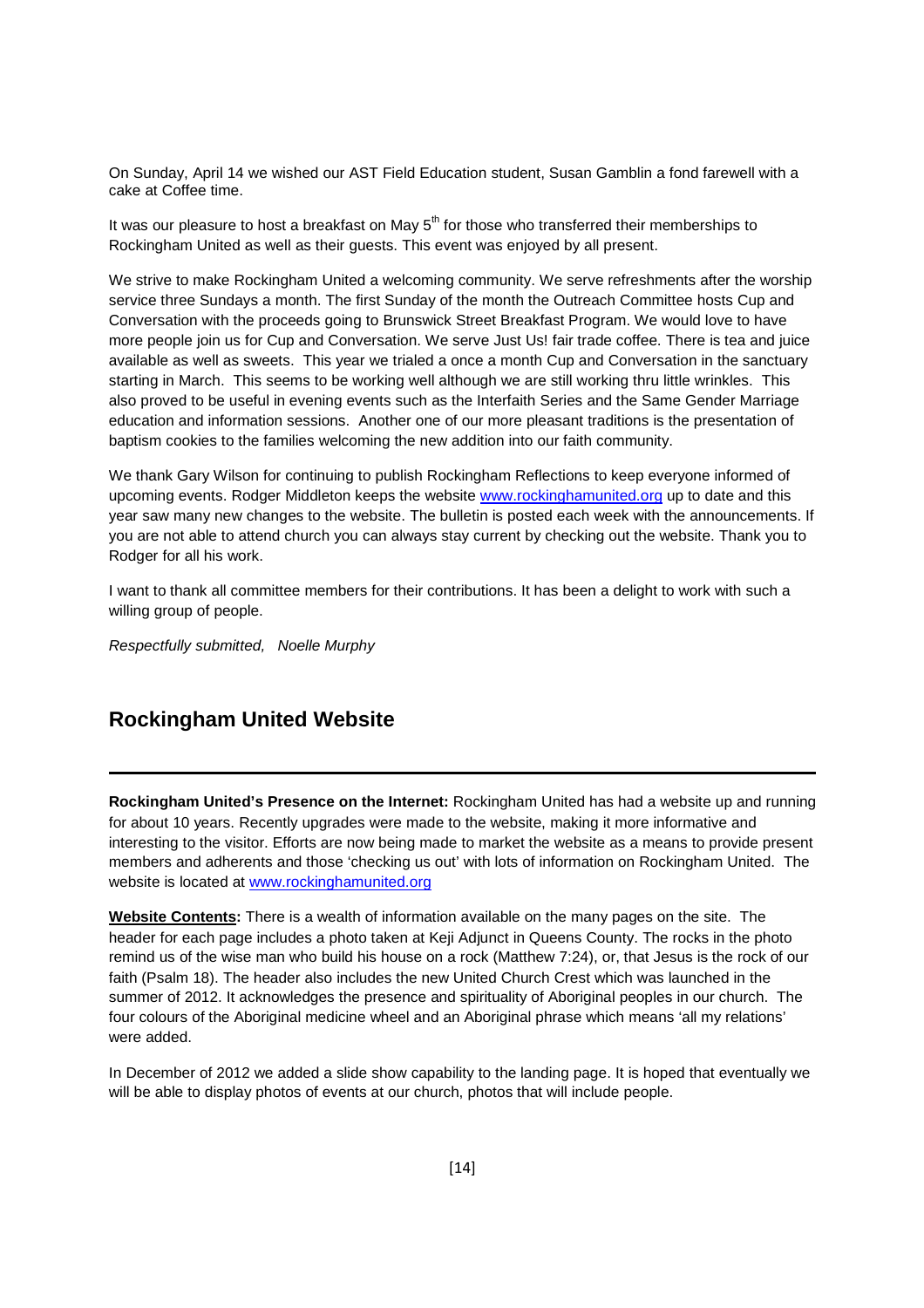Along the left side of the landing page are a number of links to other pages on the site. The Announcements and Order of Service pages are updated each week by Friday with the bulletin for the coming Sunday. The rest of the buttons on the left provide all sorts of information about various groups in our church, a brief look at our church history, and a look at our physical property. There is a Link Button that provides connection to the wider church community, including Halifax Presbytery, Maritime Conference and The United Church of Canada. In addition links are there to Camp Kidston Memorial Camp, The Tatamagouche Training Centre, The Atlantic School of Theology and The Canadian and American Bible Societies. The last button is a link to The Upper Room on line Daily Devotional. Just below the slide show is another group of buttons. There one can quickly get to our Reflections Newsletter, the work of our Long Range Planning Committee and links to The United Church of Canada's Moderator, Gary Paterson's Blog and The United Church You Tube site.

Finally, the website has a link to a Facebook Page for Rockingham United Church which we hope will see more use in the coming year.

**Data on Website Visits:** Using Stats Counter.com and Google Analytics we see the average visits to the website each week are around 100 with those numbers higher in the winter months than the summer and, certainly higher during Advent and Easter Week. That number also increases when the notice goes out that a new edition of Rockingham Reflections is on line. We note that there are more visitors Friday and Saturday then most other days of the week. Most of the visitors are from the Halifax – Dartmouth area but we do see visits from Florida which are likely snowbirds checking in and other parts of the country and from other countries around the world, on an occasion.

As Webmaster, it is my privilege to serve my church in this manner.

Respectfully Submitted, Rodger Middleton

# **RUC MEN'S GROUP**

Men of Rockingham United: Activities for the men of Rockingham United began on September 28<sup>th</sup> with a golf outing at Lost Creek. There were four teams of four out for a wonderful afternoon of golf. Lots of prizes were shared and fun was had by all.

On October 2<sup>nd</sup> a Planning Meeting was held at the church. It began with an opening prayer by Rev Debbie. This was followed by a brainstorming session. Lots of good ideas came forward but few volunteered to champion events. In October the men hosted an evening with a speaker on Mic Mac History Memories. The gentlemen came equipped with artefacts and a PowerPoint presentation on the history of the Mic Mac race in our region. It was open to all in the congregation and community.

On November 16<sup>th</sup> the men had their "Made by Men" table at the Candy Cane Carnival. It was well stocked with items made by men of the congregation.

In January a group went to a Mooseheads Hockey Game. It was organized by Sandy Munro and Ken MacLeod and included dinner first. The game was against Moncton and was well enjoyed by all who attended.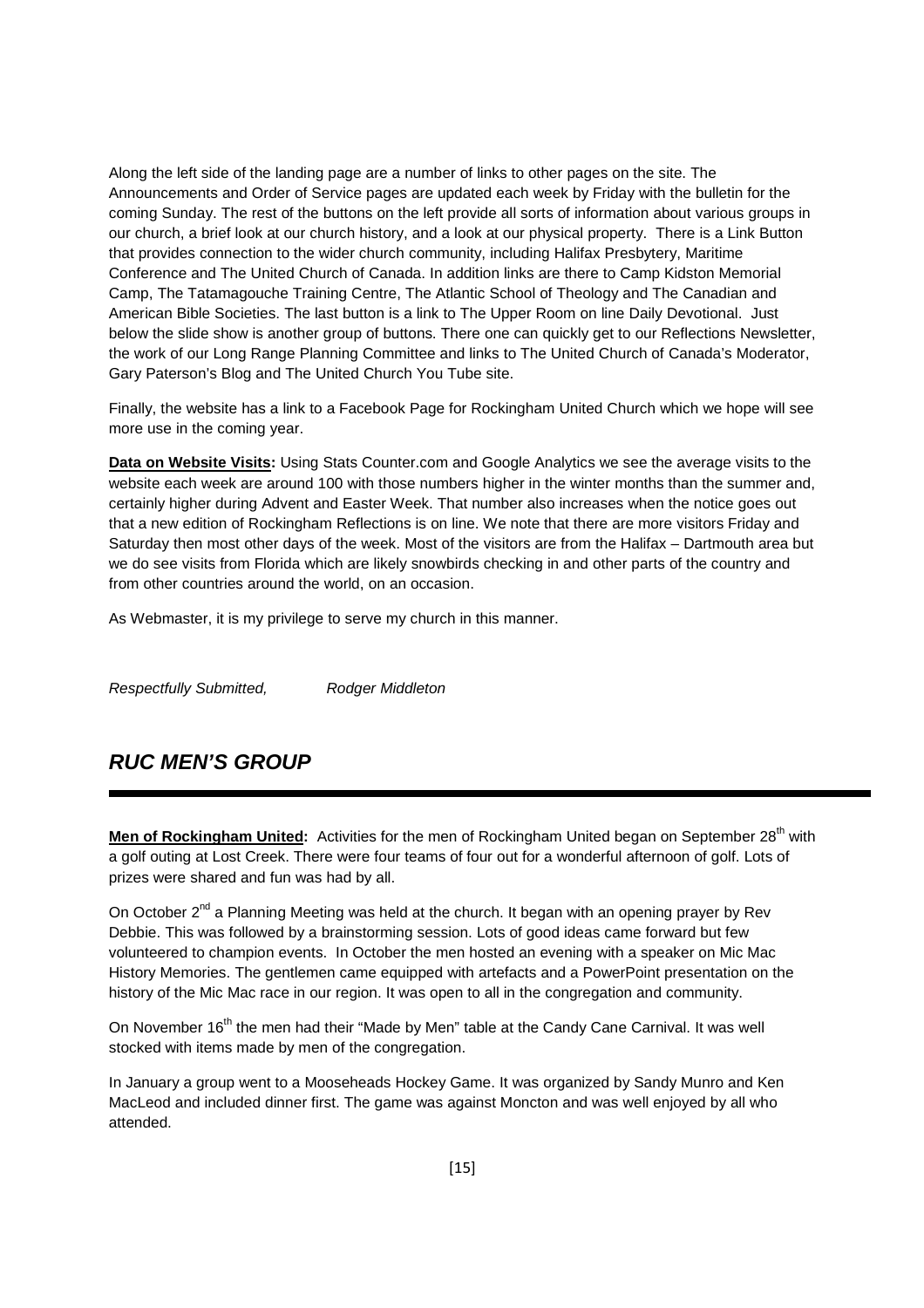On February 12<sup>th</sup>, Shrove Tuesday the men once again hosted the Pancake Supper. It was well attended by members of the congregation and the local community. Thanks to Claude Isaacs and Ken MacLeod for championing that event.

The men will host the Mother's Day take home Lobster Lunch again this year. There have been 125 tickets printed for this event which consists of fresh lobster from Argyle in Yarmouth Co., Potato Salad, Coleslaw and roll and cookies.

Our closing BBQ will be held in June.

In addition to these activities the Men have contributed to maintenance of the John Turner Memorial Gardens Shrubs and the Shrubs and trees on either side of the entrance to the Narthex. It is hoped that this will be an ongoing project.

In December the men met for lunch on a Wednesday at a local pub. It was meant to be social but had a caring side to it. Each man attending was asked to bring socks for The Men's Turning Point Shelter. This was a well-received event and so it's been carried on each month since then with the monthly price of admission socks, mittens and used clothing for The Men's Turning Point Shelter, The Out of The Cold Shelter and the Brunswick Street mission. We have had as high as 19 attendees for this event. It is our intention to continue this event.

Here is the financial report of the men's activities:

| Rockingham United Men's Club Financial Report 1 May 2012 - 30 April 2013 |                           |    |            |
|--------------------------------------------------------------------------|---------------------------|----|------------|
|                                                                          | Balance 1 May 2012        | \$ | 694.14     |
| Receipts:                                                                |                           |    |            |
|                                                                          | Lobster take out          | \$ | 836.60     |
|                                                                          | Pancake Supper            |    | 1,173.90   |
|                                                                          | Interest                  |    | .34        |
|                                                                          |                           |    | \$2,010.84 |
| Disbursements:                                                           |                           |    |            |
|                                                                          | Rockingham United         | \$ | 836.60     |
|                                                                          | Dalhousie Campus Ministry |    | 200.00     |
|                                                                          |                           |    | \$1,036,60 |
|                                                                          |                           |    |            |
|                                                                          | Balance 30 April 2013     |    | \$1,668.38 |
|                                                                          |                           |    |            |
|                                                                          | Respectfully Submitted,   |    |            |
|                                                                          |                           |    |            |

Rodger Middleton, Chair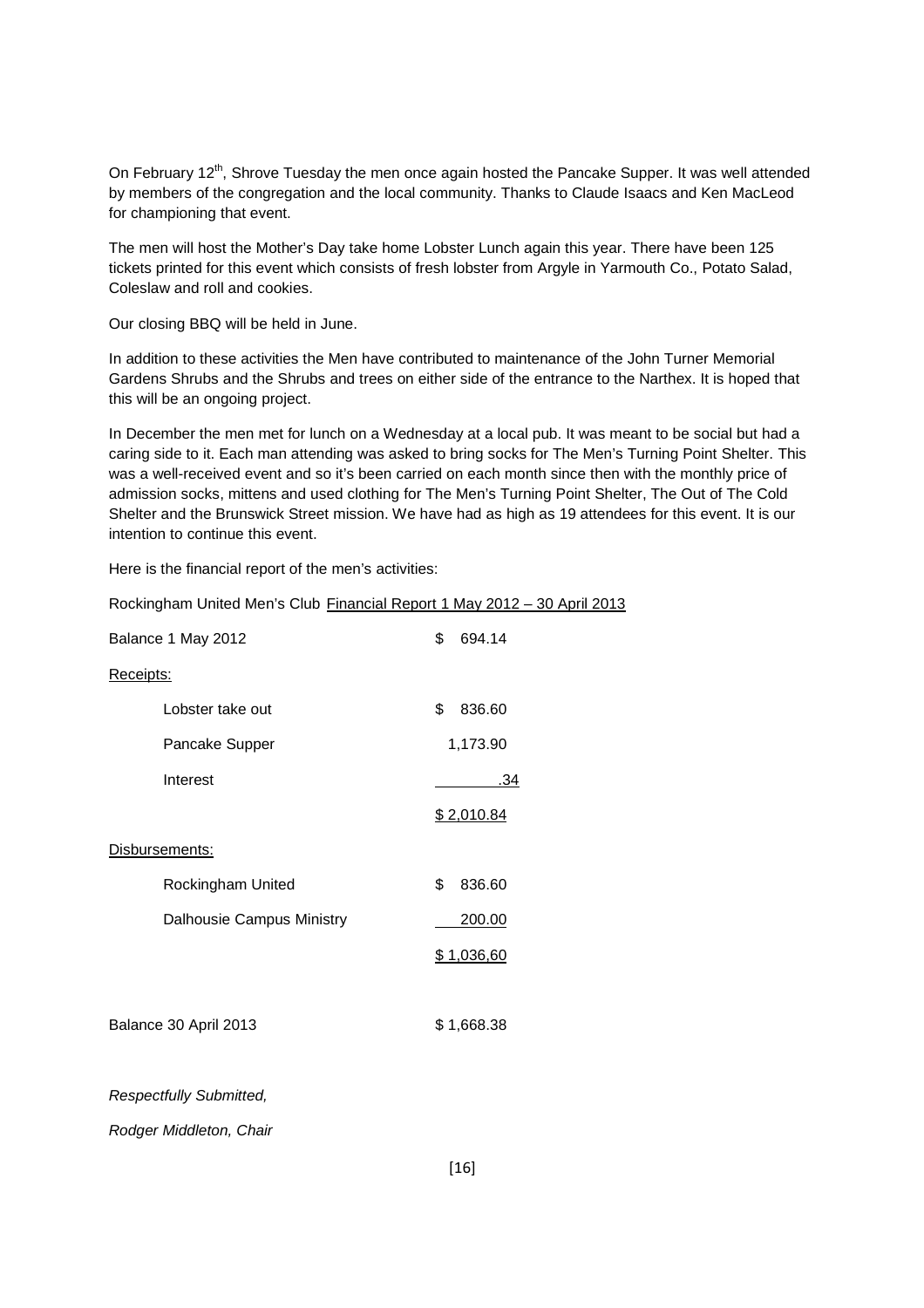# **MINISTRY AND PERSONNEL COMMITTEE**

**Members:** Cameron MacNeil, Chair; Brant Wishart Secretary; Doug Chaytor; Shirley Nicholson; Fred Snyder, Presbytery Representative.

**Role:** The Ministry and Personnel (M&P) Committee is responsible to the Congregation of Rockingham United Church through the Church Council for four primary roles, namely, supervision, consultation, education, and conflict management. The Committee strives to provide a consultative and supportive agency for the staff of the Pastoral Charge and for members and Adherents of the Congregation.

It is also responsible for the general management of human resource matters within church such as conducting performance reviews, coordinating vacation and study leaves and training, and addressing concerns of the congregation. . The Committee is also charged with providing a mechanism for liaison between the congregation and staff and between the RUC and the Halifax Presbytery Pastoral Relations **Committee** 

**Activities:** This was a steady year for the committee with all members noted continuing into the coming year. All issues brought to the Committee were addressed to the satisfaction of all concerned. Fred Snyder continues as the Halifax Presbytery Pastoral Relations Committee representative to the Committee. This appointment is part of the Presbytery review process that Rockingham United underwent.

Committee members met with and conducted annual performance reviews of staff with input from relevant congregation sources, met with the church treasurer, and continued working toward taking a more active role in the church on behalf of both staff and the congregation.

**Coming year:** Over the coming year the Committee will be reviewing all staff job descriptions to ensure they are current and reflect the new governance model of the church, will formalize and publish procedures to proactively address issues and provide ongoing information to the congregation on its activities within the confines of the requirement to maintain confidentiality on some matters.

Respectfully submitted, Cameron MacNeil

# **OUTREACH COMMITTEE**

**Members**: Lori Corkum, Fran Paton, Margaret Stewart, Len Sweett, and Brenda Munro.

Outreach's mission statement is striving to ensure that the congregation is active in examining the needs of the local and global community and to design plans and programs to enable the congregation to minister to the needs of those people outside the congregation in a Christian perspective. A few times a year, a member of the committee will speak a "Minute for Mission" to highlight an upcoming Local, National or International event. More than ever, the small committee needs the support of our congregation to engage in meaningful Outreach efforts.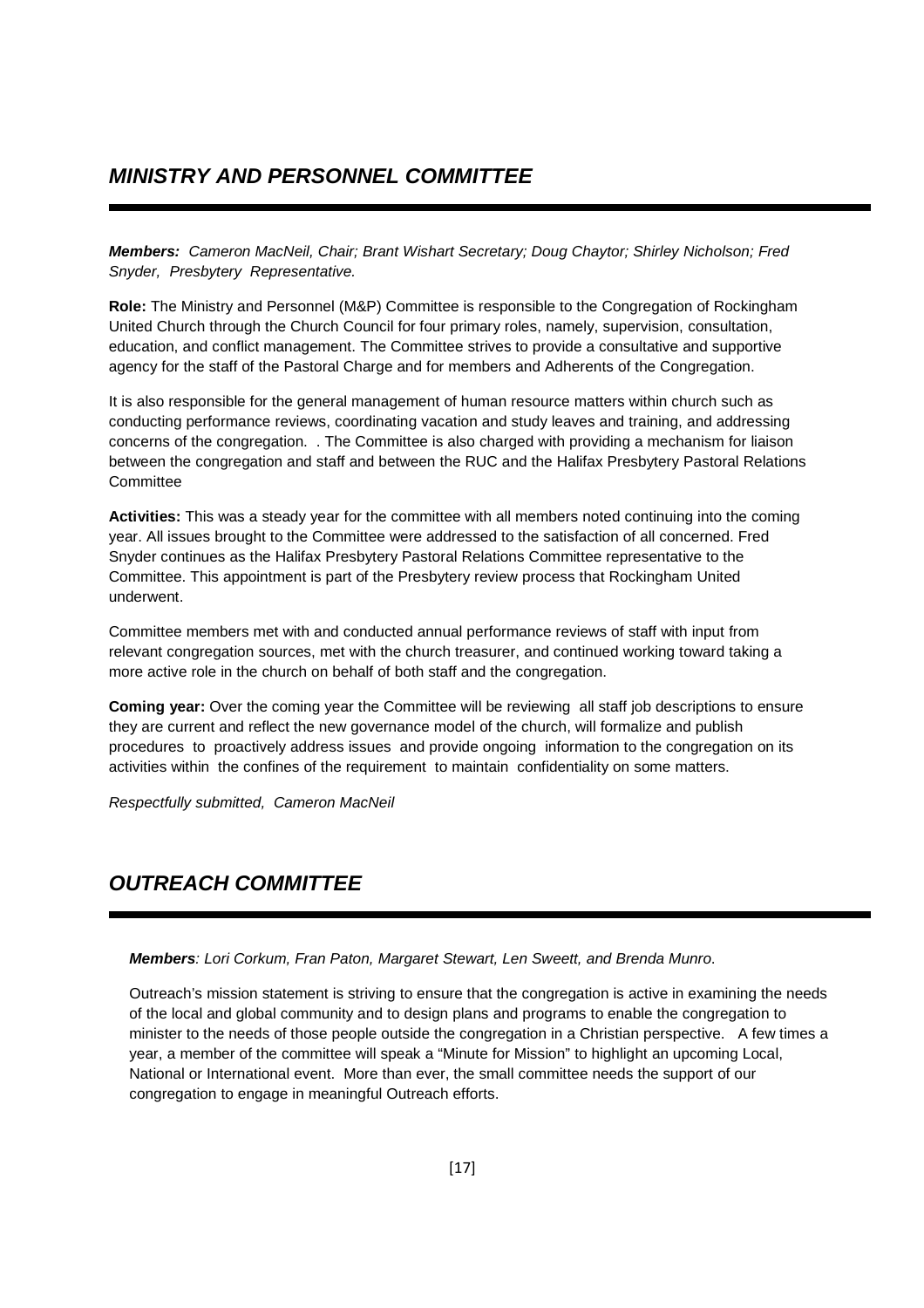The Outreach Committee, using Just Us Fair-trade coffee, makes coffee regularly once or twice per month and coffee funds collected are donated to the Brunswick Mission Breakfast. Rockingham is a longtime supporter of the Mission Breakfast's biggest both financially through these funds and physically at the serving of breakfast. The chief cook, Eric, brings his chef training and with a heavy dose of compassion to the Mission community. When a meal is not served unless it is steaming hot a reciprocal respect between volunteers and the guests is generated.

Rockingham's Chair of Council, Bruce Russell, sits on the Brunswick Street Mission Board and last October, he championed several members of the congregation to attend the 6<sup>th</sup> Annual Fundraiser Breakfast. Participants heard the life story of hockey great, Theo Flurry, and his experience of abuse received from coaches in junior and national league hockey. Awareness of abuse was raised at the same time as funds were generated for BSM programs:

**Breakfast:** 7 AM - 9 AM Monday through Saturday **Clothing Bank**: 9 AM - 11:30 AM, 12:30 PM - 2 PM Monday and Wednesday **Food Bank**: 10 AM - Noon Thursday (call 423-4605 to pre-register on Wednesday) **Benevolent Support**: 9 AM - 2 PM, Tuesday and Thursday **Tax Returns**: By appointment

During the Christmas Season Outreach championed our congregational support of Shoebox donations. Over 80 Shoe Boxes were given to support Out of the Cold, Phoenix House, ARK Youth Centre and the Nova Scotia Aids Coalition. Sox and underwear were gathered for those in need especially during the winter months and delivered to various charitable organizations. And members' were encouraged to provide a Christmas meal via Feed Nova Scotia or Parker Street Food Bank.

The practice of bottle collection to support Education Haiti changed in 2013 when for the first time in a decade bottles are no longer collected at the Sweett home. However, the need to support Rockingham's Haitian students and their school continues! Members are encouraged to continue recycling their bottles; the profit collected may be turned in to RUC for forwarding to Education Haiti. The donation is include among member's annual charitable giving's. Thank you Len and Helen and to Fran for championing Education Haiti for so many years. Updates on the students and school are posted in the Church Hall.

Spearheaded by member Len Sweett The Rockingham Men's Group has turned an enjoyable monthly social lunch event into an opportunity to contribute to the needs of the homeless at Brunswick Street Mission, Metro Turning Point Shelter and ARK Youth Drop in for Street Kids by establishing an admission "fee" of a pair of new socks, gloves, underwear or used men's clothing in good condition. This outreach activity has resulted to date in the collection of over 100 pairs of socks, gloves and underwear and 30 bags of clothes and will continue through the summer. All men of the congregation and their friends are invited and welcome

Easter was celebrated with donations for young children and parents by filling a crib with donations for children under a year. The donations were divided and gratefully received equally between Spryfield and Fairview Family Resource Centre.

We lift up Rockingham as an Outreach Church! Our congregation is thanked again for your interest and support in the Library, Shoeboxes, drinking fair trade coffee, supporting Easter babies and parents, donations to Phoenix House and Brunswick Street, Grandmother and GrandOthers, Sunday Suppers at St. Andrews and all the other invisible things you do to promote Outreach from our congregation. New members are always necessary and welcomed!  $\odot$ 

Abundant blessings, Brenda Munro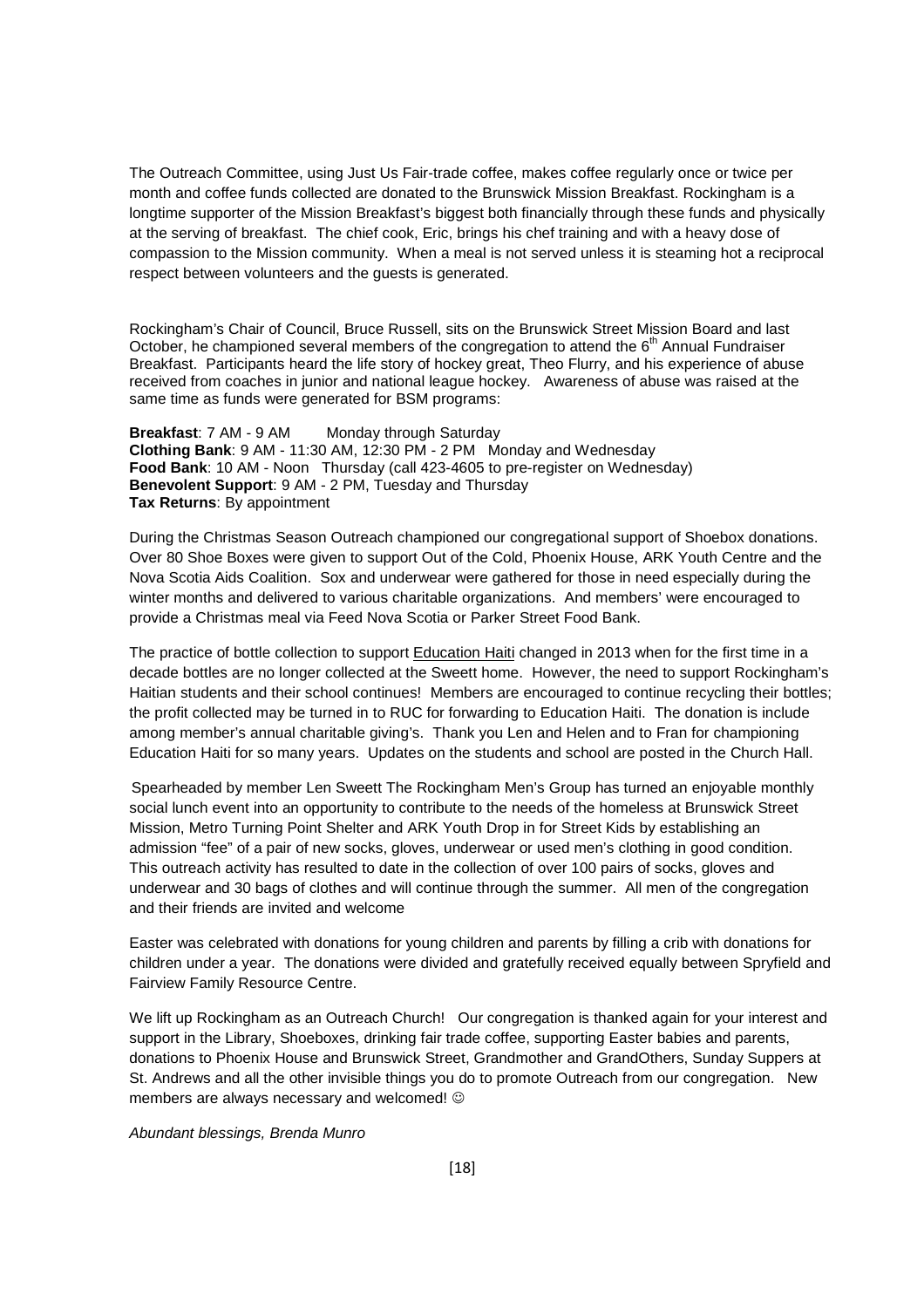# **PASTORAL CARE**

**Members:** Diane Ward (Coordinator), Joan Aitken, Gerry Butler, Barb Lall, Doreen Martin, Jean McIntrye, Janet McMurtry, Jan Mills, Joan Munro, Charles Murphy, Bev Pierce, Ruth Sutherland, Helen Sweett, Len Sweett, Jean Wentzell & Rev Debbie Aitken.

The Pastoral Care Team provides support to members of our church community, especially in times of difficulty, illness and death. We make hospital, nursing home and home visits as needed. We offer home communions to shut-ins. Cards, notes and telephone calls are also an important part of the support we offer. We assist Rev Debbie with worship at Parkland Clayton Park on the 4<sup>th</sup> Tuesday each month. On an average we offer our support to 35-50 members of our congregation each month.

Our team meets once a month, with the exception of July and August, and this is done, as always, in a confidential setting. The work of pastoral care is ongoing throughout the year.

In the fall we were invited to St Paul's United & honoured to do a presentation on Pastoral Care. We had two workshops 1) St John Ambulance on First Aid/choking and 2) Dan Steeves on Mental Health. These were very informative and excellent presentations.

We are pleased to welcome Charley Murphy to our team this year and sorry to have Sandy Munro move to Building & Property. It is a privilege to be coordinator of this amazing team. We are a team and work well together and I thank you all for your caring, support, and dedication to this important ministry. Our job is made easier with the blessing of our minister Rev Debbie, who is always there to support us.

Respectfully submitted, Diane Ward, Chair/Coordinator

# **PRESBYTERY**

### **Members:** Ann Collinson, Bill Dodsworth, Anne Forbes

During the year there were six full court meetings.

- Cole Harbour Woodside United September 11,2012
- Forest Hills United November 13,2012
- Bedford United January 8,2013
- Fairview United March 5,2013
- Knox United May 14,2013
- St Johns United June 11, 2013.

Camp Kidston has had another successful season and is getting ready for 2013 with a camp cleanup on may 25. The board is in need of a chair as Joyce Wylies' term is up.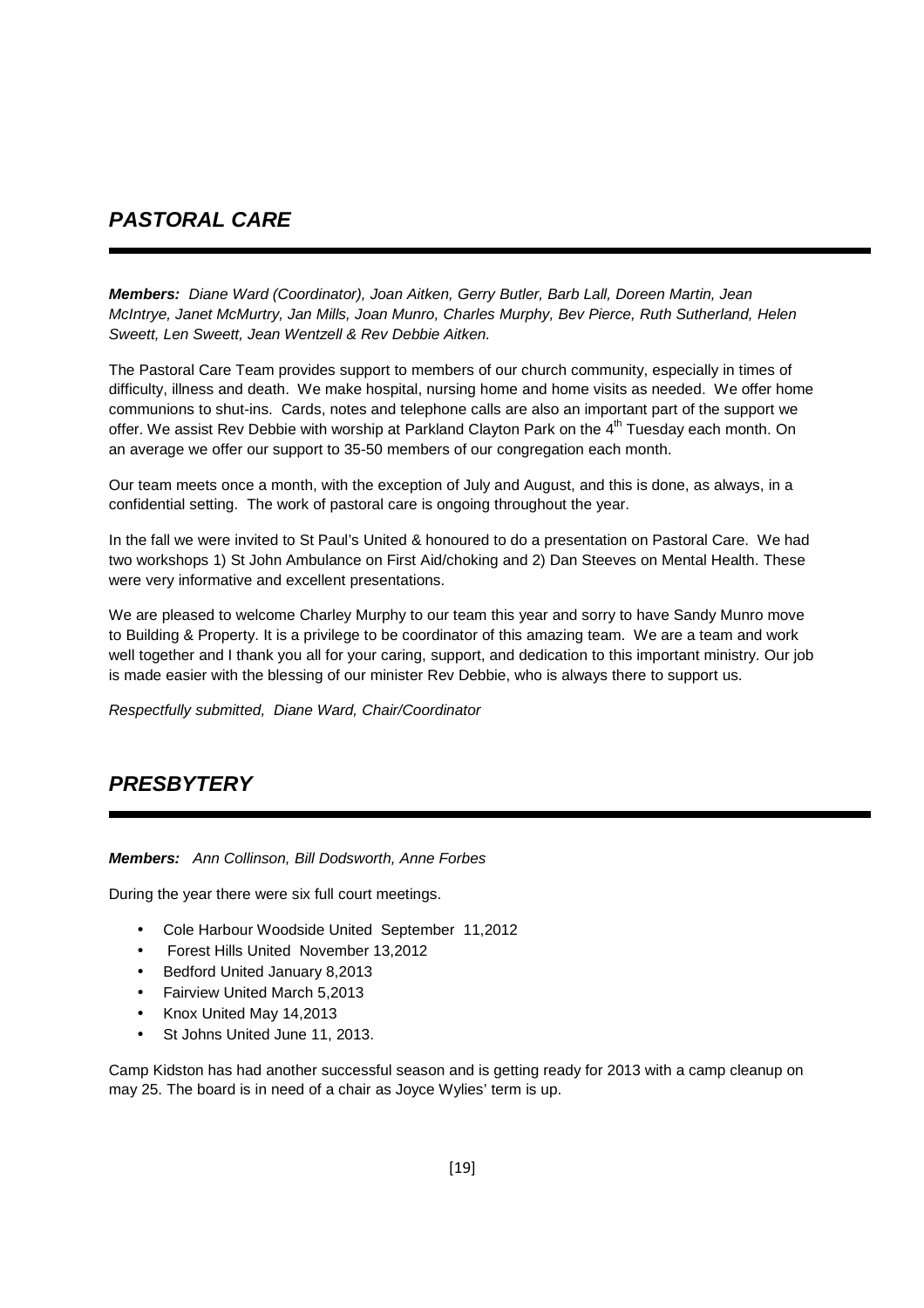Christian life and growth committee; a workshop on Children's Spirituality took place in Sackville, New Brunswick in November 2012.

A Healing Pathways Workshop took place in April 2013 at Woodlawn United Church.

The church in action; a presentation at Fairview United in March offered insights on the economic scenario in Nova Scotia as it pertains to poverty issues. The speaker was a retired Dalhousie professor Michael Bradfield from the department of economics.

Fairview United Church offers a Parent n' Tot meeting place.

Runners United participated in the Bluenose Marathon raising funds for misson and service. A total of \$13,000 was raised in 2012 and that figure will be higher for 2013.

Respectfully submitted,

Ann Collinson

## **ROCKINGHAM UNITED CHURCH WOMEN - PRESIDENTS REPORT**

This was a special year as it marked the 50<sup>th</sup> Anniversary of United Church Women, and like UCW across the country we celebrated with a special service in May entitled "Our Tapestry of Love", the national theme for the event.

Most of the active members took part in the service in which we reflected on the 50 years at Rockingham. Our Life Members and 10 Charter Members were recognized and the Charter Members presented with their anniversary pins by Rev. Debbie Aitken. (We have recently found out that we have another Charter Member in our congregation – Janet McMurtry). During the service a Bible was dedicated in memory of Alice Ernst.

We were saddened again this year by the death of two long time active members. Alice Evans, a charter and life member, died in March. She was Treasurer of her unit for many years and a Member of the Membership Relations Committee of Rockingham. June Dickie, a Life Member, died in July. She was President of her unit and the General, and was a member of the Christian Development and Worship Committees of Rockingham, and loved to organize the Children's Activity Room at the Candy Cane Carnival. Both members are missed by us all and especially by Laura Wright Unit friends.

The Food Bank continues to be promoted regularly and the collection of various items for worthwhile causes, in the Narthex. This year we have started saving milk bags to make mats for Haiti. The kitchen was repainted by Brian Martin this summer and an extensive inventory taken of kitchen items and items in the storage areas, and several items were taken to Adsum House and Brunswick Street Mission. The Sunrise Room was also repainted and drapes were donated by Kathy Stone to complete the make-over.

One new Life Membership was given to Heather McLearn, our Treasurer and a member of the Laura Wright Unit. We appreciate the support of our active and home members for special occasions. My thanks to the Executive for their commitment to their various positions year after year. I wish Mary Lou and the Executive all the best in the coming year.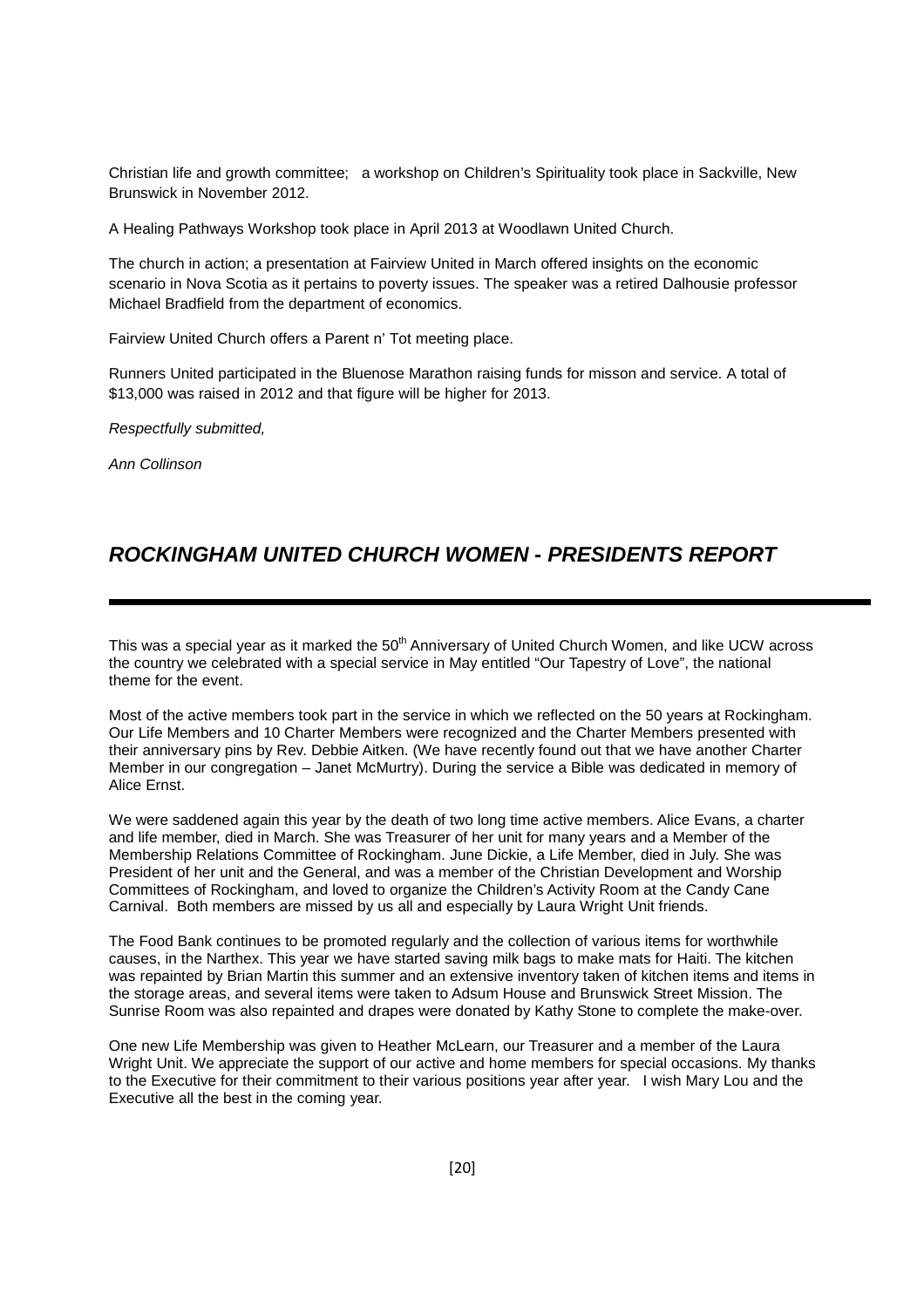Respectfully submitted, Helen Sweett, President

## **ROCKINGHAM UNITED CHURCH WOMEN - SECRETARY' REPORT**

Rockingham United Church Women's Annual Meeting January 16, 2013

There were three General meetings held in 2012 as well as three Executive meetings.

The Candy Cane Carnival representatives met with the Executive in a planning meeting in November.

| Officers for the year were: |                                        |
|-----------------------------|----------------------------------------|
| President                   | <b>Helen Sweett</b>                    |
| <b>Vice President</b>       | Mary Lou Evans Isaacs                  |
| Part President              | Avis Densmore                          |
| Treasurer                   | <b>Heather Mclearn</b>                 |
| Secretary                   | Donna Schnare                          |
| Stewardship                 | Diane Ward                             |
| Church in Society           | Eve Tupper                             |
| Kitchen                     | Avis Densmore and Joan Aitken          |
| <b>Finance Committee</b>    | Kay Youle, Heather Mclearn, Diane Ward |
|                             |                                        |

The three units continue to meet monthly with the exception of the summer months. There is a membership of 26 active and 27 home members.

We held a bake sale and sale of Eugenie Perry's items in conjunction with the Men's club pancake supper in February.

On March 2nd we took part in the World Day of Prayer service held at St. Benedict's Church.

In April we held a workshop to prepare food for the deli sale which we held at the Church. At our Pot Luck supper May 9th Allison Wood was our guest speaker and spoke about the Reproductive Mental Health Service. Items were collected for women involved with the law.

On May 11th we catered the Bridge Luncheon held in the Sunrise Room. The Candy Cane Carnival took place November 16th. We served ham, mashed potato casserole, vegetables and pickles with carrot cake for dessert. The net total was \$5,794.31.

The Christmas fellowship was held December 5th and items were collected for homeless men.

Financial Donations were given in support of: Rockingham united Church Dalhousie Campus Ministry Atlantic Ministry of the Deaf Camp Kidston Tatamagouche ACTC Centre Brunswick Street Mission.

We continue to support the Prayer Shawl Ministry as well as the Food Bank and Fellowship of the least coin. We care for the planter under the church sign and clean the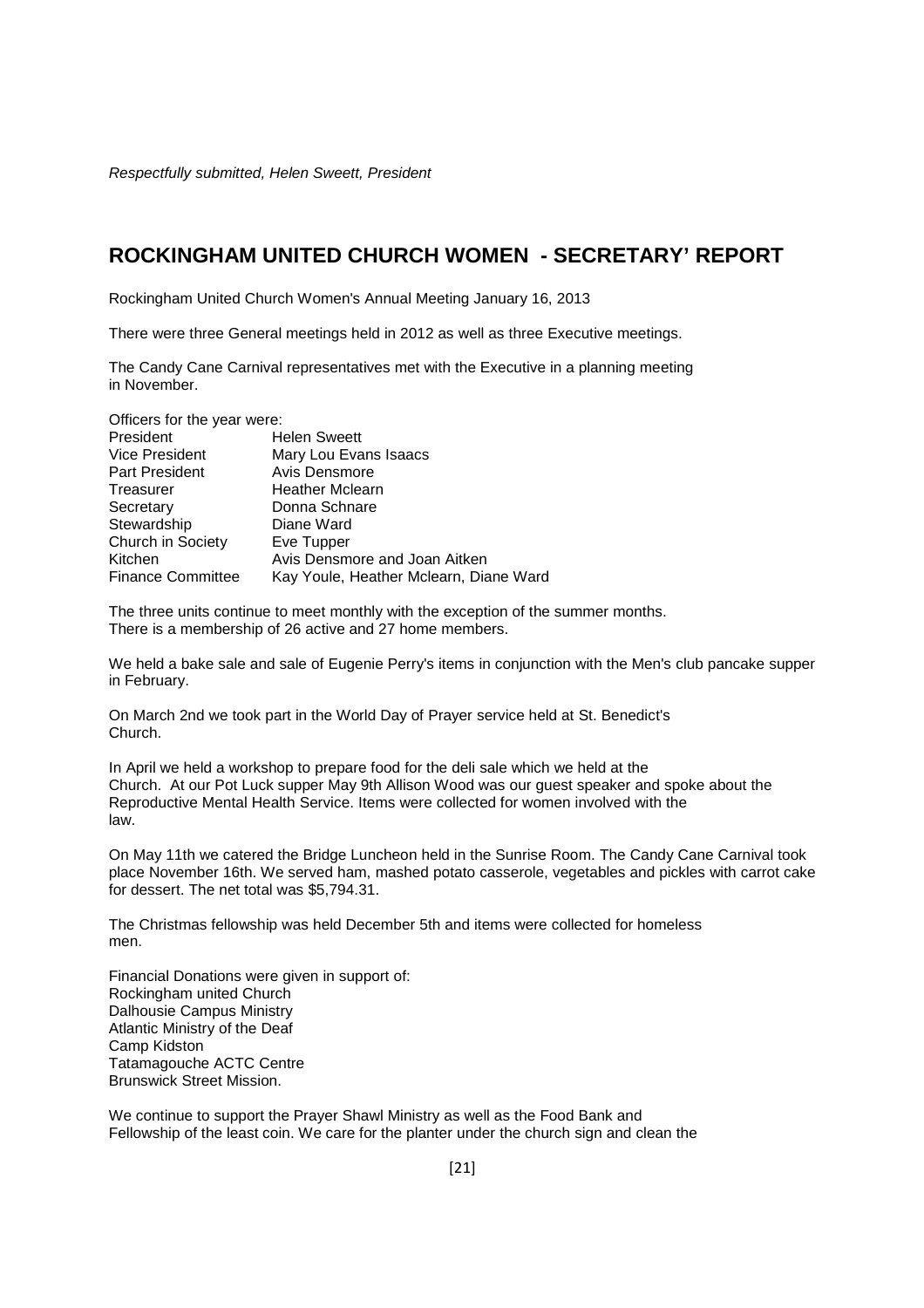Kitchen monthly. The congregation collects pull tabs from cans, soup labels and used Postage stamps.

Respectively submitted, Donna Schnare

# **STEWARDSHIP COMMITTEE**

**Members:** David Carmichael, Barrie Fraser, Santosh Lall, Reg Ramos, Chair

**Ex-officio:** Craig Sutherland, Sam MacKay, Rev. Debbie Aitken

The Stewardship Committee had an excellent year.

We can communicate the following:

- 1. We had a successful Stewardship Campaign in 2012 and managed to attract new PAR donors as well as having many existing PAR donors increase their monthly givings. We did this by communicating to the church members that we needed to increase the givings in order to continue with our church activities.
- 2. We sent envelopes to members informing them of their current givings and asking them if we could have them increased and received a great response.
- 3. David Carmichael provided the list with the new counters until the fall of 2013
- 4. We provided tax receipts to the congregation for CRA purposes
- 5. We had a meeting with the counters, office administrator, treasurer, and power church plus inputters, to review our processes. Len Sweet provided excellent feedback and made a few changes to the current process in order to make it better.
- 6. Craig Sutherland is our new treasurer.

The stewardship committee is looking forward to continuous improvement for the benefit of our congregation.

Respectively submitted, Reg Ramos

# **TRUSTEE'S ANNUAL REPORT**

**Members:** Sam MacKay (Chair), David Martin, Kay Youle, Hugh Macdonald, Don Laing

During the year the Trustees met twice. The only business conducted was the Board's approval of the new Montessori School rental of the Rainbow and Sunrise rooms.

Respectfully submitted, Sam MacKay Chairman.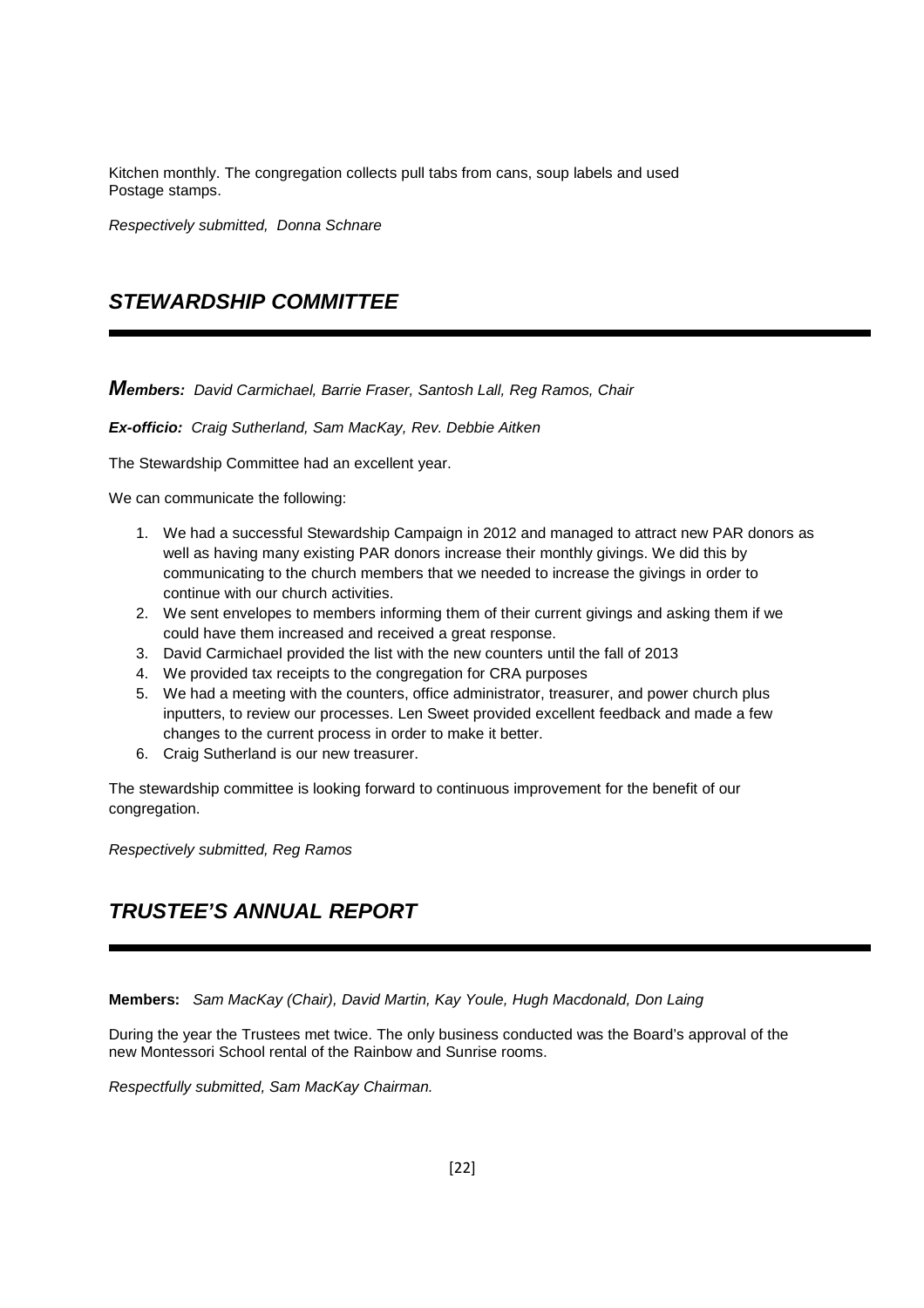

**Members:** Rev. Debbie Aitken, (ex-officio) Kaireen Chaytor, (chair) David Clare, Anne Forbes, Sheila McGinn, Barry Mills, Dianna Prest (Secretary), Kathy Stone. Shirley Williamson

**Membership Change:** Louise O'Shaughnessy left the worship committee after many years of dedicated service. Janet Patterson felt the need to resign to attend to family demands. We thank both Louise and Janet for their wonderful contributions**.** We were pleased to have David Clare, Shirley Williamson, and Shelia McGinn join the worship committee. They have instantly gotten involved in various projects and we value their contribution. We thank Susan Gamblin for her presence with the Worship Committee and contribution to worship. While all members of the worship Committee worked hard this year, recognition goes to Dianna Prest for her superb job taking and distributing minutes. Judi Goodwin Kedy has been a very important support to the committee, especially with the need to educate a new chair of worship.

### **Meetings and Accomplishment:**

The Worship Committee met the first Tuesday of each month. Attendance and participation was amazing. Meetings began with a short meditation bringing our strengths to a quiet place where we could focus on our roles. Meetings included a reflection on the worship services and related events. Members reported their response or reactions passed along from the congregation. While feedback was very positive, we tried to learn from the responses. The following is a partial list of the services and activities to which the worship committee gave support.

- Coordination of services over July and August with Fairview United
- Name Tag Sunday on Sept 30 combined with the Welcome Back lunch.
- Drumming Workshop on October 19 followed by Chris Kennedy's participation in the service on October 20.
- Special services such as Remembrance, Scouting Sundays and now a service for Seafarers.
- Initiated worship services at Parkland Estates directed for seniors resident there. These services are now supported by the Pastoral Care.
- Christmas services including laity doing Lessons and Carols in a snowstorm
- Meeting of those involved with the audio/visual support was great progress in solving issues. A good beginning to integrate the A-V services.
- Anniversary Sunday
- March 24th 7:00 pm Tenebrae Service; Peter Bowden was soloist.
- Palm Sunday, Maundy Thursday, Good Friday & Easter Sunday (Sunrise service and Easter service)
- Laity Sunday and seeking and working with supply ministers when Rev. Debbie was away

It is a challenge to mention the details of each service. We feel all our services are special or contain some very special elements. Our music is a gift from all our choirs and soloists under the able leadership of Joan Munro and Kathy Stone and delivered to us beautifully each week. We thank the scripture readers and Barry Mills who organizes the readers weekly. The increased involvement of children is very encouraging. Their involvement has been creative and meaningful to all. Thank you to the instructors and the parents who make this possible. The help from the ushers and greeters is very important. Anne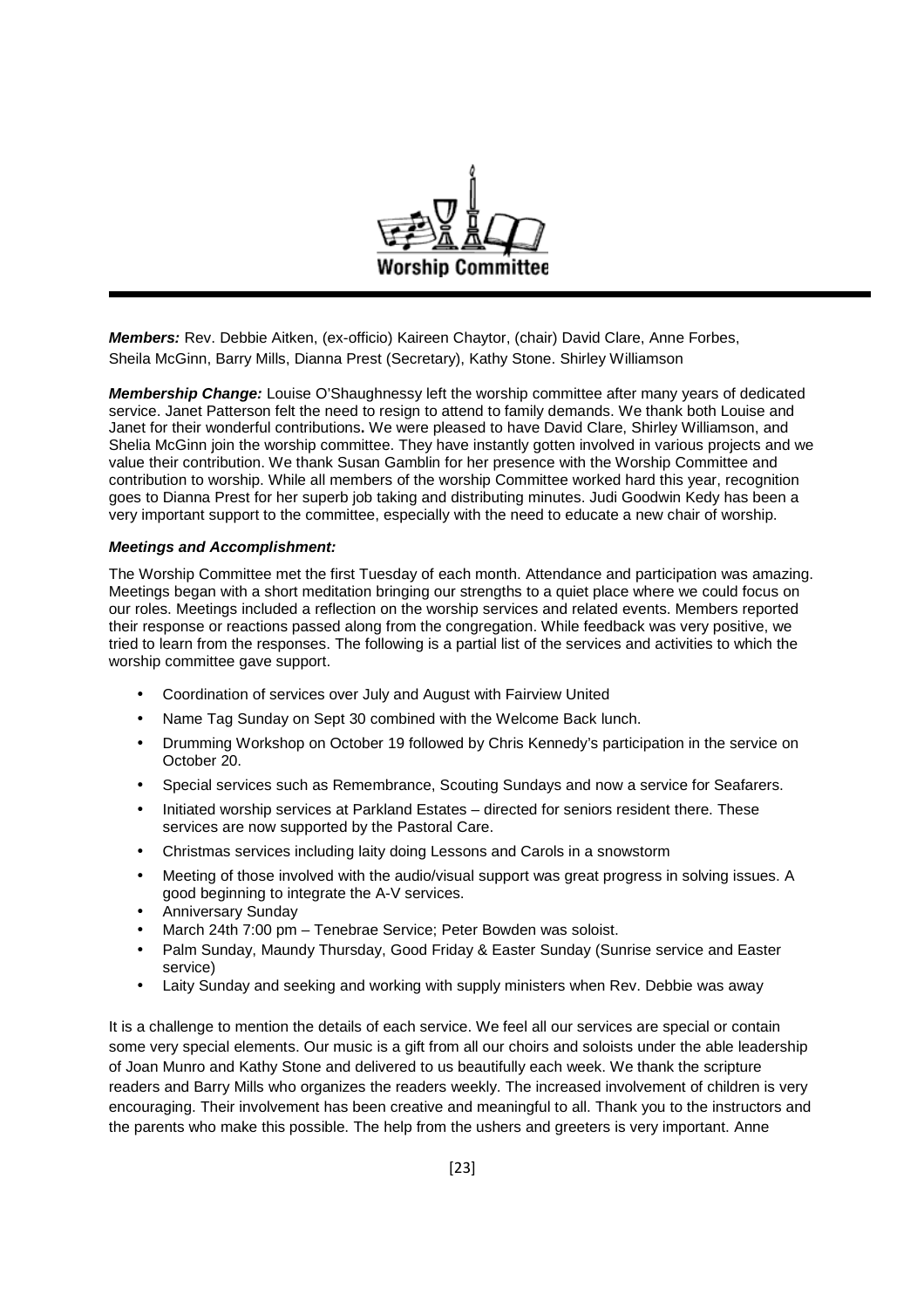Forbes is working to include a greater number of the congregation in these roles. Thanks to Anne for her many hours on the phone and her convincing people it will be fun. On behalf of the worship committee Anne also looked after the communion, recruiting and instructing members of the congregation who participated. Care of the chancel has a number of angels who take great pride in the appearance of the chancel and quietly carry out important duties. On special occasions, another group of angels decorate.

### **Coordination with other Committees**

The worship committee reviewed the items from the long-range planning committee which were directed to Worship and the committee engaged in several discussions on the items. Two members of the longrange planning committee (Victoria DeVita and Alan Schnare) met with the worship committee in the fall to encourage the worship committee to engage the congregation in the various suggestions that involved leadership from the worship committee. Our committee actions involved:

- Support for the removal of the pews and congregation use of the space
- tidying up of the narthex
- cleaning up the chancel
- a facilitated discussion on the role of music in worship
- a facilitated discussion on the role of alternate forms of worship
- support for worship services involving guests and children in the service
- support to the events of the Anniversary Committee

We also worked with other committees such as the Stewardship Committee to promote the collection of pennies and to put visitor envelopes in the pews. We worked with the anniversary committee in the organizing of an organ concert by guest organist, Dr. David Peters.

We are working on our terms of reference to ensure our role and our duties fit properly with other committees to carry out the work of the church. We have had several conversations on the mandate of the Worship Committee.

### **Funeral Reception Policy**

We are pleased to have finalized and received approval for a funeral reception policy. Rev. Aiken and others inquired about the practice in several other churches. Arrangements were drawn up, agreed upon by the worship committee, and approved by Council. Hallelujah!

### **Our Leadership**

The contribution of the committee to worship is dependent on the efforts and coordination of many. However, one person stands out for her leadership, encouragement and belief in a better tomorrow. This is, of course, Rev Aiken who worked closely with the Worship Committee to give us the strength and commitment to carry out our supportive roles.

### **Please engage**

Like all committee meetings, our meeting is open to any member of the congregation. Please come and join in on our conversation.

Respectfully submitted, Kaireen Chaytor (Chair)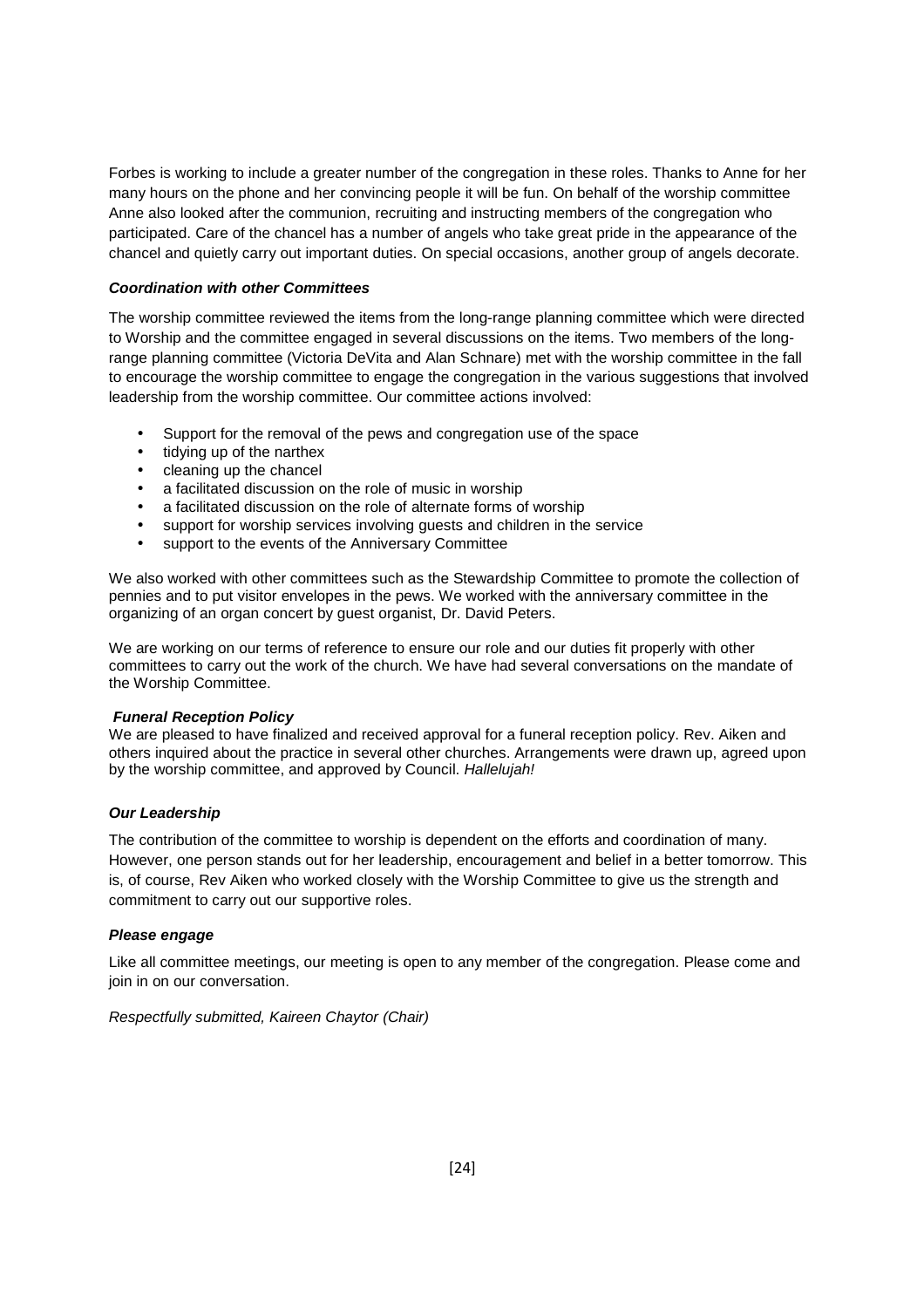### **Long Range Planning Committee**

**Members:** Brenda Munro, David Martin, Doug Chaytor, Fran Paton, John Dow, Kim Silver, Lynn Knapp, Victoria DeVita Co-Chairs: Alan Schnare and Sheila McGinn

Ex-Officio: Rev. Debbie Aitken and Bruce Russell

The work of the Long Range Planning Committee in 2012-2013 commenced with the development and presentation to Council of a proposed short term strategy.

In 2011-2012, Council decided to undertake a long range planning process, and established the LRPC. The first phase of the process focused on understanding ourselves as a congregation – who we are, and what we value. Background research was conducted, and consultations were held with small groups from within the congregation, followed by a congregational workshop in April where participants considered the questions "Who are we?", "Who is our neighbour?", and "What has God called us to do and be?"

Drawn from this research and these consultations, the short term strategy sought answers to some key questions that would have to be addressed before we could decide on a long term direction. Given the changes in the size and demographic composition of our neighbourhood, and the age of the church, can we continue to thrive and to do what we are called to do in our current location and building? Can we return to financial viability as a congregation? Will we need to consider options such as amalgamation with another congregation? The answers to these questions would determine the overall direction of the long range plan.

The proposed short term strategy approached this challenge through three main thrusts – revitalizing our programs, services and ministries; building capacity to manage change; and reaching out into the community and inviting them to share in our revitalized programs, services and ministries. It also addressed some preliminary steps that would begin the transition to the development of the long range plan.

The second phase of the long range planning process began with the acceptance by Council of the proposed short term strategy at its September 2012 meeting. The actions comprising the strategy fell within the responsibility of committees and groups within the congregation, and were to be undertaken during the period from October 2012 to September 2013. Some highlights of those activities:

#### 1. Revitalizing our programs, services and ministries

One of the first steps was beginning to make the church more welcoming and inviting. The end wall project was necessary to maintain the structural integrity of the building, but left us without the glorious light that illuminated the original design. Small steps have been taken, including removal of some pews at the back of the sanctuary to create a welcoming space, and a general 'sprucing up' of the interior of the building.

Strengthening the worship service, including the music, is essential to revitalization. The Worship Committee has been actively exploring options, and reaction has been positive to changes like the introduction of youth-led services. An organ recital was well attended, leading to offers from other musicians to perform next fall and winter.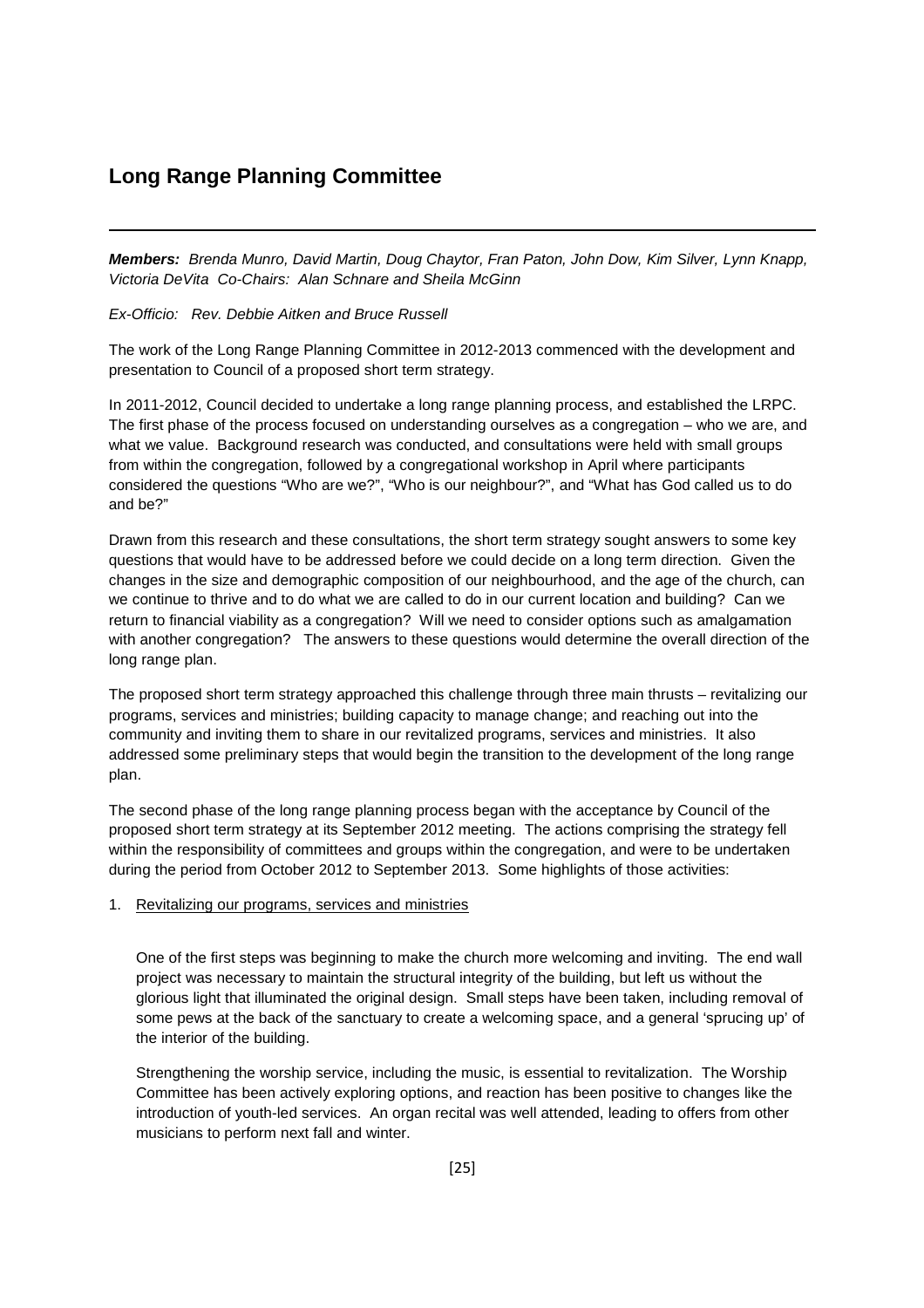The question of same gender marriage was addressed through a series of public discussions, and a decision by Council on this subject is imminent.

Christian Development was strengthened by the addition of an assistant to support our creative and successful Sunday school program.

### 2. Building capacity to manage change

A leadership workshop was held on October 13, 2012, open to Council and Committee members as well as the general congregation. In addition to an outline of the governance structure of RUC and an overview of the year ahead, the workshop addressed Spiritual Leadership, Change Management, and Managing Difficult Conversations. A review of committee mandates is underway, but additional work will be needed in this area once the long term Vision is established, in order to ensure that we are structured to support the overall direction we will have chosen to undertake.

#### 3. Reaching out to the community and inviting them to share in our revitalized programs, services and ministries

Using information from the Environics Report commissioned by the LRPC through the National UCC office, flyers were distributed to increase community awareness of RUC and its upcoming programs and activities. The website is being updated. An Easter egg hunt was organized for Easter Saturday at Veterans Memorial Park on Parkland, and was very well attended by both congregational children and grandchildren, and children from the neighbourhood.

An interfaith lecture series has been established, and was well attended and warmly received. Members of the Al Rasoul Islamic Society attended the first lecture, and stayed for coffee afterwards in the new welcoming space in the sanctuary. We have been invited back to visit their congregations by both Imam Shah and Rabbi Isenberg.

4. Beginning work on the development of the long range plan

A discernment and visioning event was held on April 13, 2013 for Council, the LRPC, and some additional participants invited to ensure a broad representation of the congregation. The event was facilitated by the Rev. Sharon Moon of the Edge Network, who was also the guest Minister the following day, drawing the congregation into the visioning process. This work was fundamental to casting our long range Vision, which will be the foundation for the long range plan.

The implementation of the short term strategy is still in progress, but the results so far have been encouraging. The decline in church attendance seems to have been stayed, and there even appear to be some small gains. Our financial situation is improving. There are comments about how meaningful our services have become, and about the energy level associated with them. The community has responded enthusiastically to our outreach efforts. The evidence is preliminary and anecdotal, but there appears to be room for optimism.

Work is starting on the development of the long range plan. This may require some restructuring of the committee's activities. One of the most common failure points in any planning exercise is the hand-off process. To ensure that the hand-off is seamless and successful, we will need to ensure that the LRPC's activities over the next year are closely integrated with those of Council and its committees.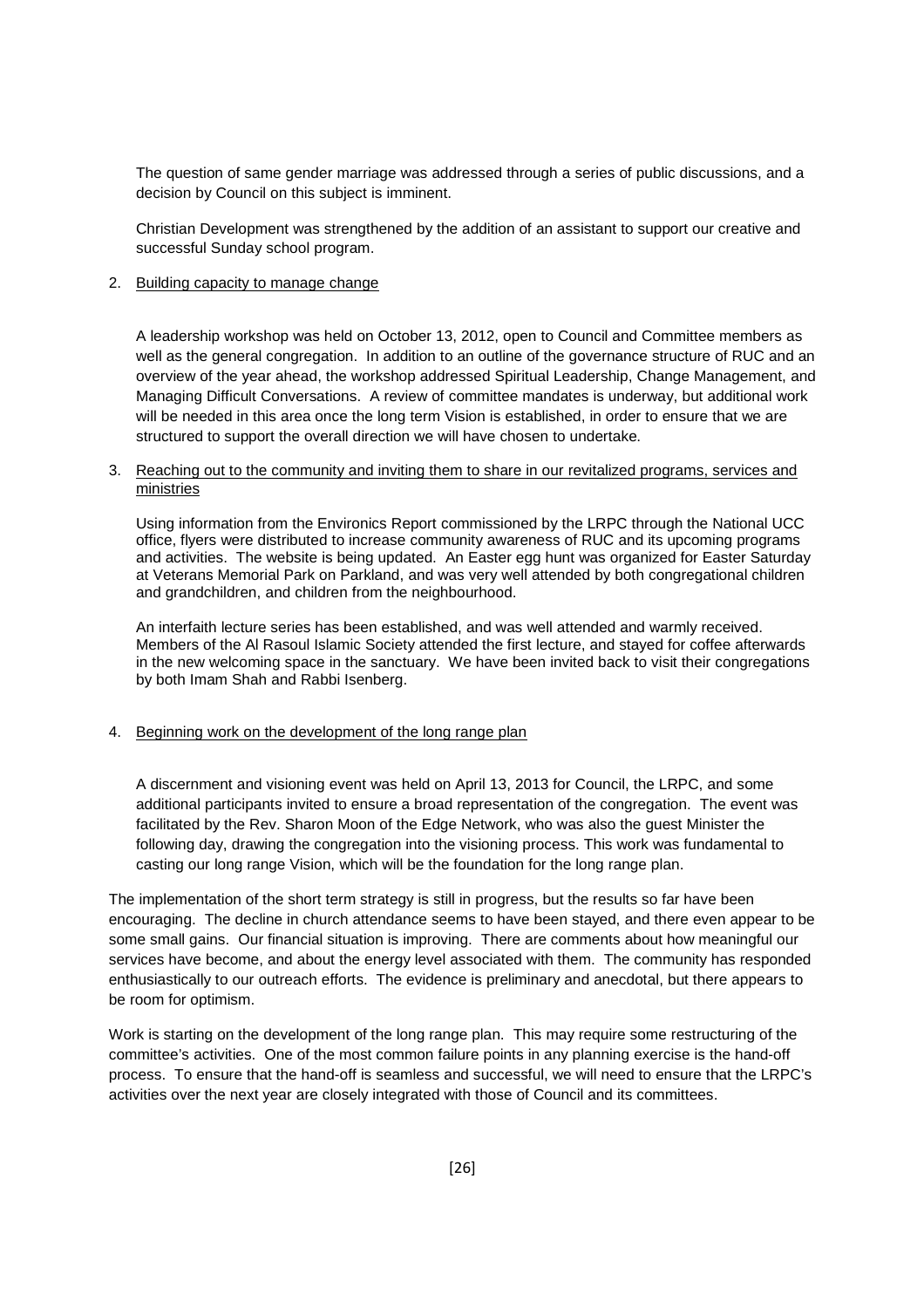It is important at this point to recognize that our work has just begun, and to maintain our focus and momentum. While we have made the sort of gains that may reveal to us the direction our long range plan should take, we must remember that some of the most difficult work still lies ahead to ensure that the positive change that has started can take root and hold for the long term.

The Long Range Planning Committee has outstanding support throughout the year from Council, from the committees of Council, from the congregation at large, and most especially from our minister, Rev. Debbie Aitken.

Respectfully submitted, Alan Schnare and Sheila McGinn, Co-Chairs

## **50TH ANNIVERSARY COMMITTEE REPORT**

 A committee was formed in June 2012 to focus on celebrating 50 years as a congregation in our present building. Our theme became DISCOVERING 50 - AN EXPLORATION OF NEW VENTURES. An invitation was put out to the congregation for suggestions of events that would highlight our past and explore new avenues of community and fellowship. We were pleased with the number of responses and suggestions that came forward, and after much discussion and thought, finalized a schedule of events to recognize this significant year.

The events recommended were spear-headed by the individual/ individuals who proposed them, and as a committee we were able to help with several wonderful projects. In the process we also found our congregation is open to trying new things. It is not easy to rework or set aside familiar traditions and celebrations in this time of significant renewal, but based on the support of anniversary initiatives, RUC stepped up to ensure its continued health and vitality. We want to sincerely thank the many people who made these events such a success. Their generosity and positive spirit made the effort and hard work worthwhile for both the committee and our church.

### **TAKE A LOOK AT OUR YEAR---**

OCT 19 Drumming Workshop by Chris Kennedy

(Rev. Debbie Aitken / Long Range Planning)

OCT 24 50 Years of Stories in Storage

(50th Anniversary Committee)

### OCT/NOV RUC-TV Youth Video Project

(Kim Silver / Stephen MacMurray)

NOV 2 Coffee House - Proceeds to Wadeng Wings of Hope

(Scott Kedy / Just Us Group)

NOV 24 Pre-Christmas Movie Night